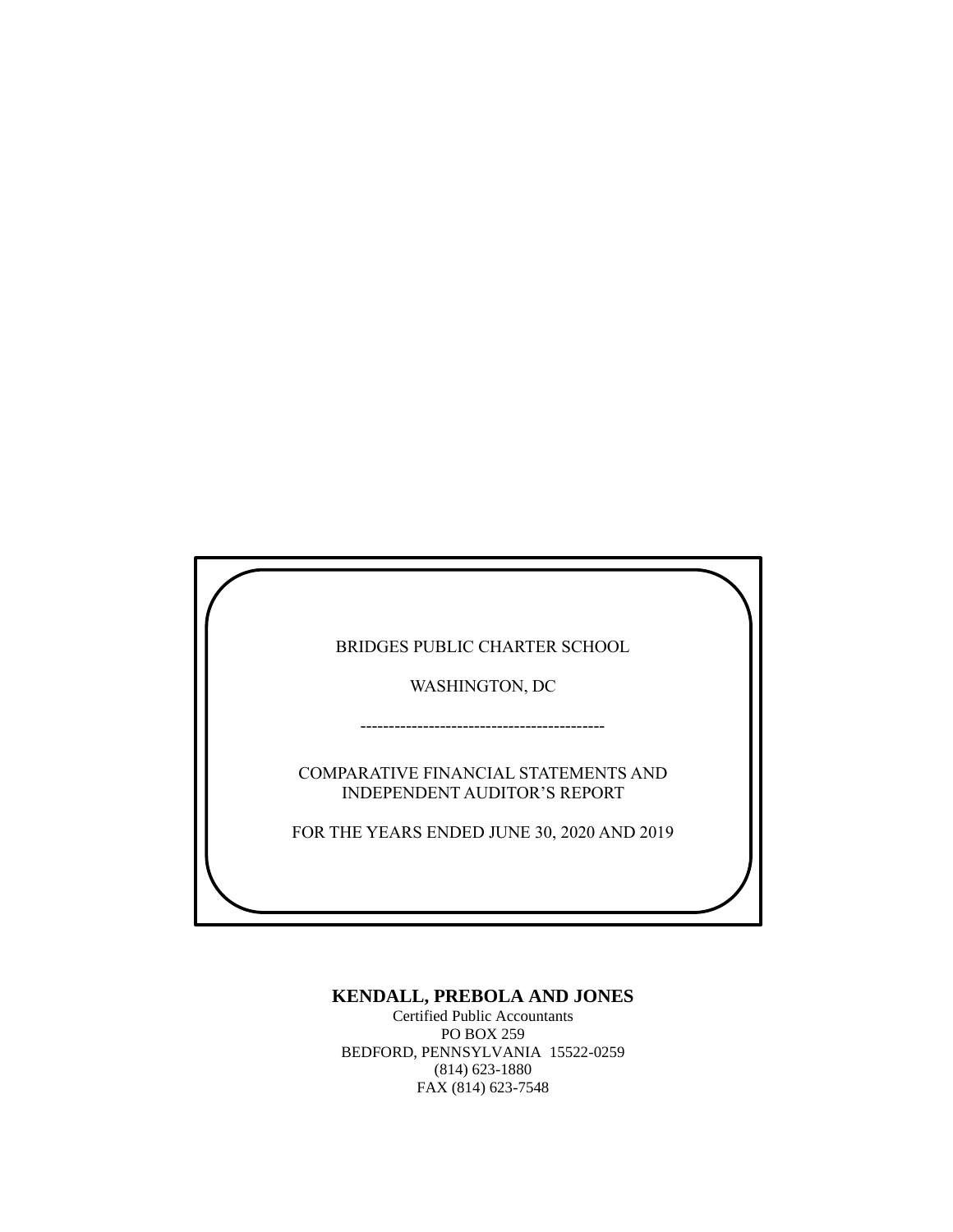# I N D E X

|                                                                                                                                                                                                                          | Page      |
|--------------------------------------------------------------------------------------------------------------------------------------------------------------------------------------------------------------------------|-----------|
| <b>Independent Auditor's Report</b>                                                                                                                                                                                      | $1 - 2$   |
| Comparative Statements of Financial Position,<br>June 30, 2020 and 2019                                                                                                                                                  | 3         |
| Comparative Statements of Activities, For the Years Ended<br>June 30, 2020 and 2019                                                                                                                                      | 4         |
| Comparative Statements of Functional Expenses, For the Years Ended<br>June 30, 2020 and 2019                                                                                                                             | $5-6$     |
| Comparative Statements of Cash Flows, For the Years Ended<br>June 30, 2020 and 2019                                                                                                                                      | $\tau$    |
| <b>Notes to Financial Statements</b>                                                                                                                                                                                     | $8-29$    |
| Independent Auditor's Report on Internal Control over Financial Reporting<br>and on Compliance and Other Matters Based on an Audit of Financial<br>Statements Performed in Accordance with Government Auditing Standards | $30 - 31$ |
| Summary Schedule of Prior Audit Findings, For the Year Ended June 30, 2020                                                                                                                                               | 32        |
| Schedule of Findings, For the Year Ended June 30, 2020                                                                                                                                                                   | 33        |
| Non-Accounting Information:                                                                                                                                                                                              |           |
| Schedule of Contracts Awarded in Excess of \$25,000                                                                                                                                                                      | 34        |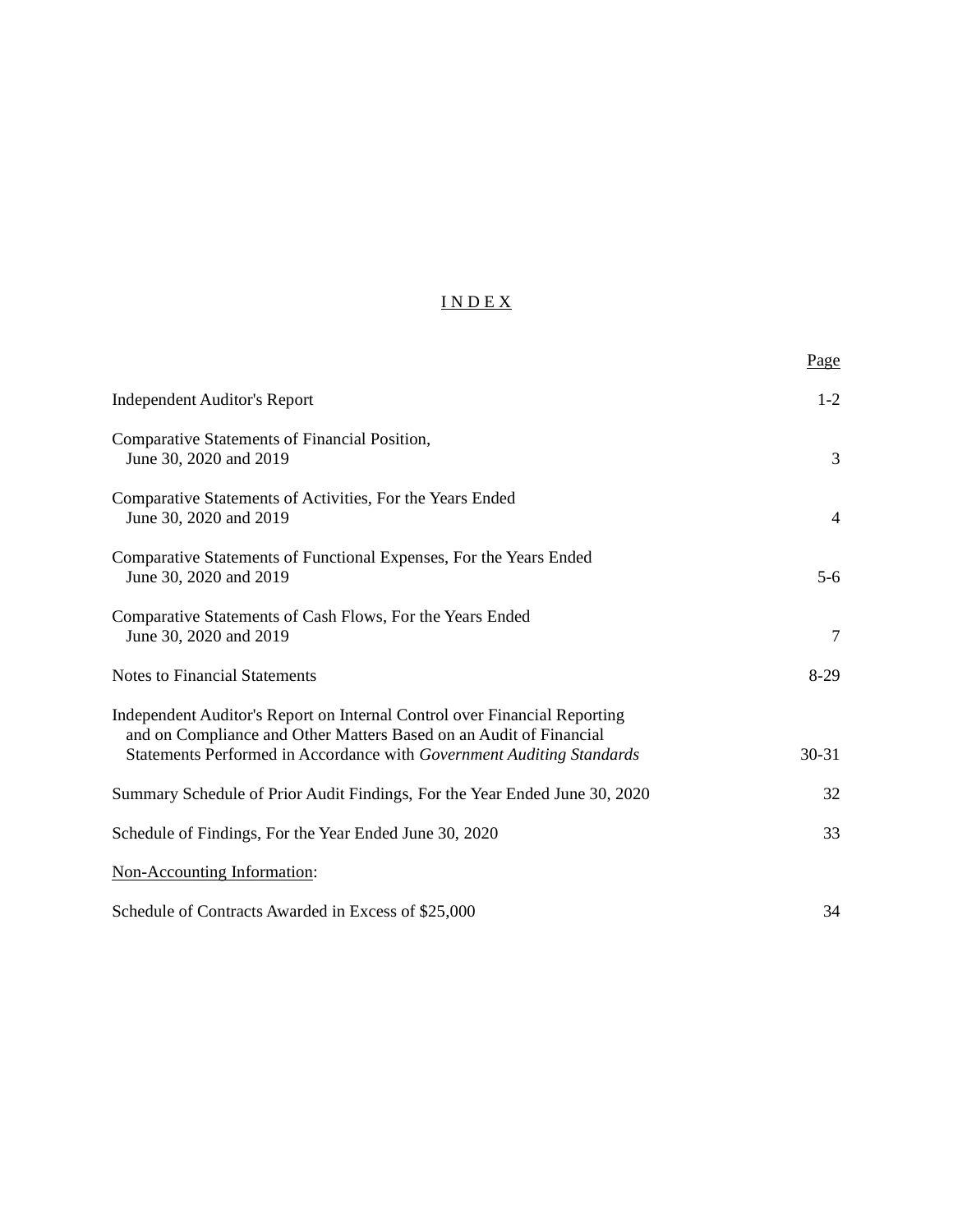# Kendall, Prebola and Jones, LLC

Certified Public Accountants

Board of Trustees Bridges Public Charter School 100 Gallatin Street, NE Washington, DC 20011

#### INDEPENDENT AUDITOR'S REPORT

#### *Report on the Financial Statements*

We have audited the accompanying financial statements of the Bridges Public Charter School, (a nonprofit organization) which comprise the statements of financial position as of June 30, 2020 and 2019, and the related statements of activities, functional expenses, and cash flows for the years then ended, and the related notes to the financial statements.

# *Management's Responsibility for the Financial Statements*

Management is responsible for the preparation and fair presentation of these financial statements in accordance with accounting principles generally accepted in the United States of America; this includes the design, implementation, and maintenance of internal control relevant to the preparation and fair presentation of financial statements that are free from material misstatement, whether due to fraud or error.

# *Auditor's Responsibility*

Our responsibility is to express an opinion on these financial statements based on our audits. We conducted our audits in accordance with auditing standards generally accepted in the United States of America and the standards applicable to financial audits contained in *Government Auditing Standards*, issued by the Comptroller General of the United States. Those standards require that we plan and perform the audit to obtain reasonable assurance about whether the financial statements are free from material misstatement.

An audit involves performing procedures to obtain audit evidence about the amounts and disclosures in the financial statements. The procedures selected depend on the auditor's judgment, including the assessment of the risks of material misstatement of the financial statements, whether due to fraud or error. In making those risk assessments, the auditor considers internal control relevant to the entity's preparation and fair presentation of the financial statements in order to design audit procedures that are appropriate in the circumstances, but not for the purpose of expressing an opinion on the effectiveness of the entity's internal control. Accordingly, we express no such opinion. An audit also includes evaluating the appropriateness of accounting policies used and the reasonableness of significant accounting estimates made by management, as well as evaluating the overall presentation of the financial statements.

We believe that the audit evidence we have obtained is sufficient and appropriate to provide a basis for our audit opinion.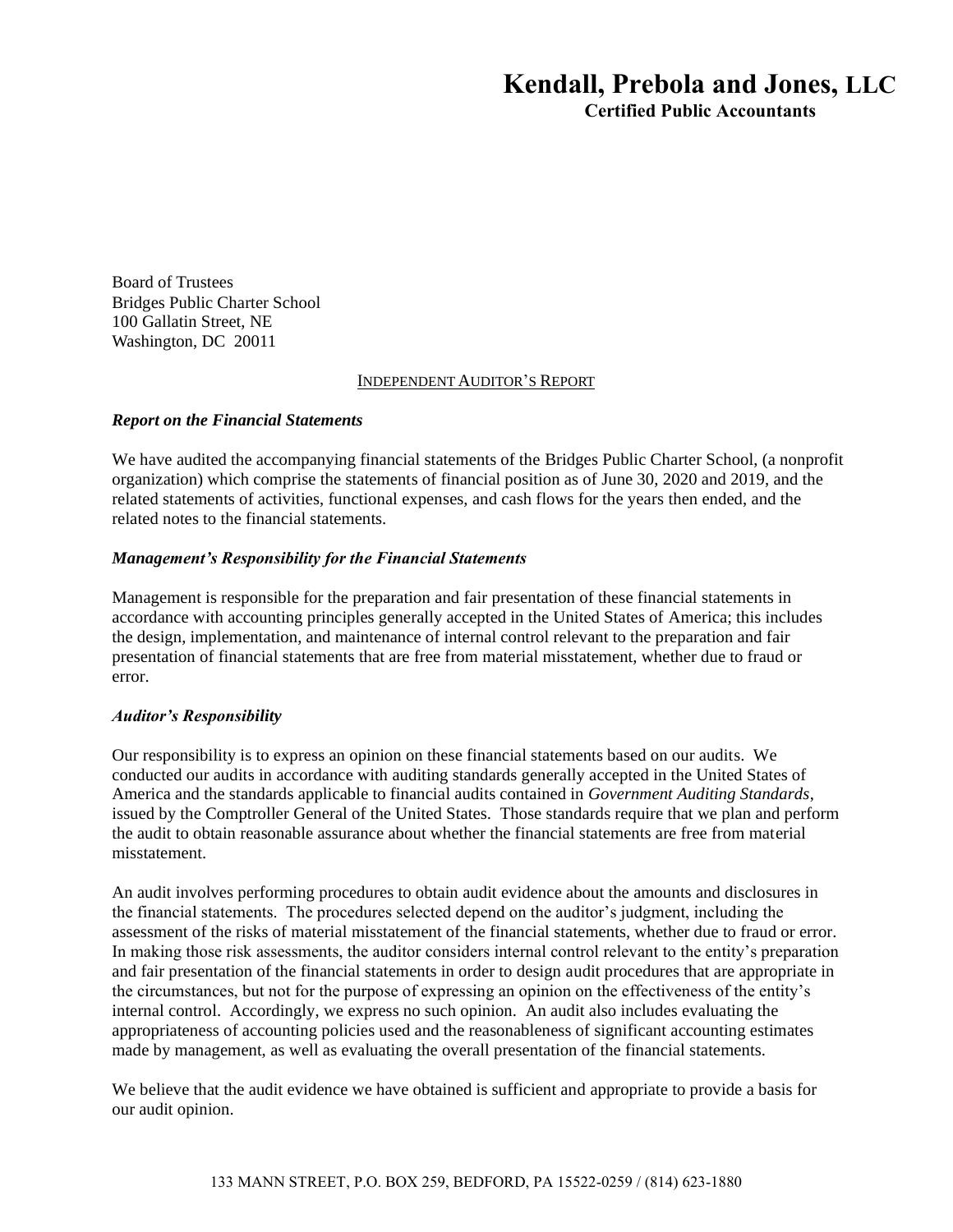## *Opinion*

In our opinion, the financial statements referred to above present fairly, in all material respects, the financial position of the Bridges Public Charter School as of June 30, 2020 and 2019, and the changes in its net assets and its cash flows for the years then ended in accordance with accounting principles generally accepted in the United States of America.

#### *Other Matters*

## Other Information

We have audited the financial statements of the Bridges Public Charter School as of and for the years ended June 30, 2020 and 2019, and our report thereon dated December 1, 2020, expressed an unmodified opinion on those financial statements. Our audits were conducted for the purpose of forming an opinion on the financial statements as a whole. The schedule of contracts awarded in excess of \$25,000, which is the responsibility of management, is presented for the purpose of additional analysis and is not a required part of the financial statements. Such information has not been subjected to the auditing procedures applied in the audit of the financial statements, and, accordingly, we do not express an opinion or provide any assurance on it.

# *Other Reporting Required by Government Auditing Standards*

In accordance with *Government Auditing Standards*, we have also issued our report dated December 1, 2020, on our consideration of the Bridges Public Charter School's internal control over financial reporting and on our tests of its compliance with certain provisions of laws, regulations, contracts and grant agreements and other matters. The purpose of that report is solely to describe the scope of our testing of internal control over financial reporting and compliance and the results of that testing, and not to provide an opinion on the effectiveness of the Bridges Public Charter School's internal control over financial reporting or on compliance. That report is an integral part of an audit performed in accordance with *Government Auditing Standards* in considering the Bridges Public Charter School's internal control over financial reporting and compliance.

Kendall, Prebola and Jones Certified Public Accountant

Bedford, Pennsylvania December 1, 2020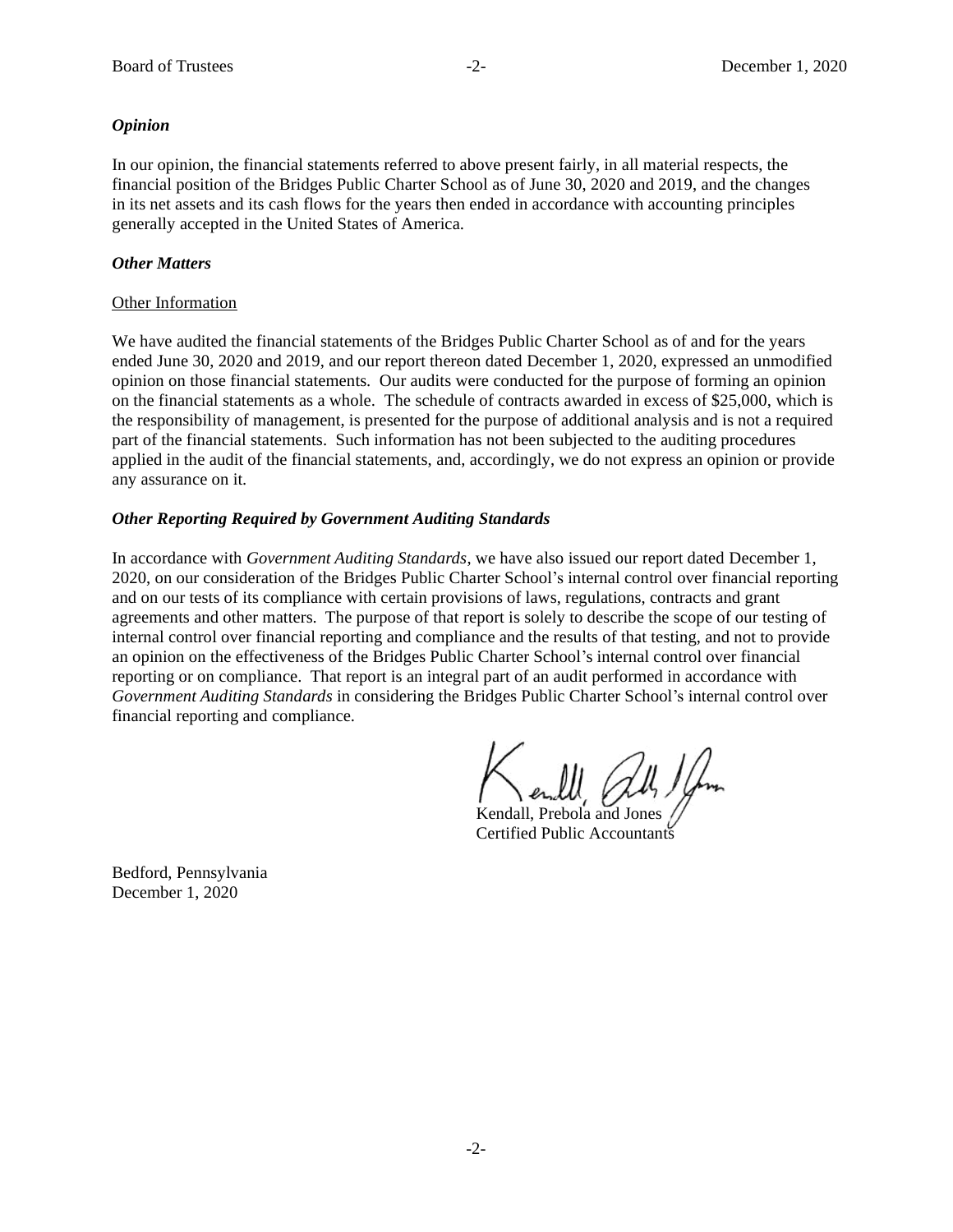# BRIDGES PUBLIC CHARTER SCHOOL COMPARATIVE STATEMENTS OF FINANCIAL POSITION JUNE 30, 2020 AND 2019

|                                                               | June 30, 2020   | June 30, 2019   |
|---------------------------------------------------------------|-----------------|-----------------|
| <b>ASSETS</b>                                                 |                 |                 |
| <b>Current Assets:</b>                                        |                 |                 |
| Cash and Cash Equivalents                                     | \$<br>7,574,114 | \$<br>3,905,352 |
| <b>Accounts Receivable</b>                                    | 252,390         | 340,963         |
| Promises Receivable                                           | 231,137         | 272,318         |
| Prepaid Expenses                                              | 435,637         | 484,270         |
| <b>Total Current Assets</b>                                   | 8,493,278<br>\$ | 5,002,903<br>S. |
| <b>Fixed Assets:</b>                                          |                 |                 |
| Furniture, Equipment and Computers                            | \$<br>209,429   | \$<br>193,569   |
| Accumulated Depreciation - Furniture, Equipment and Computers | (135,015)       | (105, 230)      |
| Leasehold Improvements                                        | 1,398,762       | 1,398,762       |
| Accumulated Amortizations - Leasehold Improvements            | (756, 337)      | (609, 876)      |
| <b>Total Fixed Assets</b>                                     | 716,839<br>\$   | 877,225<br>\$   |
| Other Assets:                                                 |                 |                 |
| Accounts Receivable - Long-Term                               | \$<br>148,922   | \$              |
| Deposits                                                      | <u>54,498</u>   | 54,498          |
| <b>Total Other Assets</b>                                     | 203,420<br>\$   | \$<br>54,498    |
| <b>TOTAL ASSETS</b>                                           | \$9,413,537     | 5,934,626       |
| <b>LIABILITIES AND NET ASSETS</b>                             |                 |                 |
| Current Liabilities:                                          |                 |                 |
| Accounts Payable and Accrued Expenses                         | \$<br>89,706    | \$<br>157,000   |
| <b>Accrued Salaries and Expenses</b>                          | 810,136         | 974,400         |
| <b>Deferred Revenues</b>                                      | 34,693          | 2,660           |
| Refundable Advance                                            | 1,200,466       |                 |
| Security Deposit Payable                                      | 24,770          | 24,770          |
| <b>Total Current Liabilities</b>                              | 2,159,771<br>\$ | 1,158,830<br>\$ |
| Long-Term Liabilities:                                        |                 |                 |
| Deferred Rent                                                 | \$<br>289,280   | 316,598<br>\$   |
| <b>Total Long-Term Liabilities</b>                            | 289,280<br>\$   | \$<br>316,598   |
| <b>Total Liabilities</b>                                      | 2,449,051       | 1,475,428<br>\$ |
| Net Assets:                                                   |                 |                 |
| <b>Without Donor Restrictions</b>                             | 6,962,271<br>\$ | 4,457,736       |
| <b>With Donor Restrictions</b>                                | 2,215           | 1,462           |
| <b>Total Net Assets</b>                                       | 6,964,486       | 4,459,198       |
| TOTAL LIABILITIES AND NET ASSETS                              | 9,413,537       | 5,934,626<br>\$ |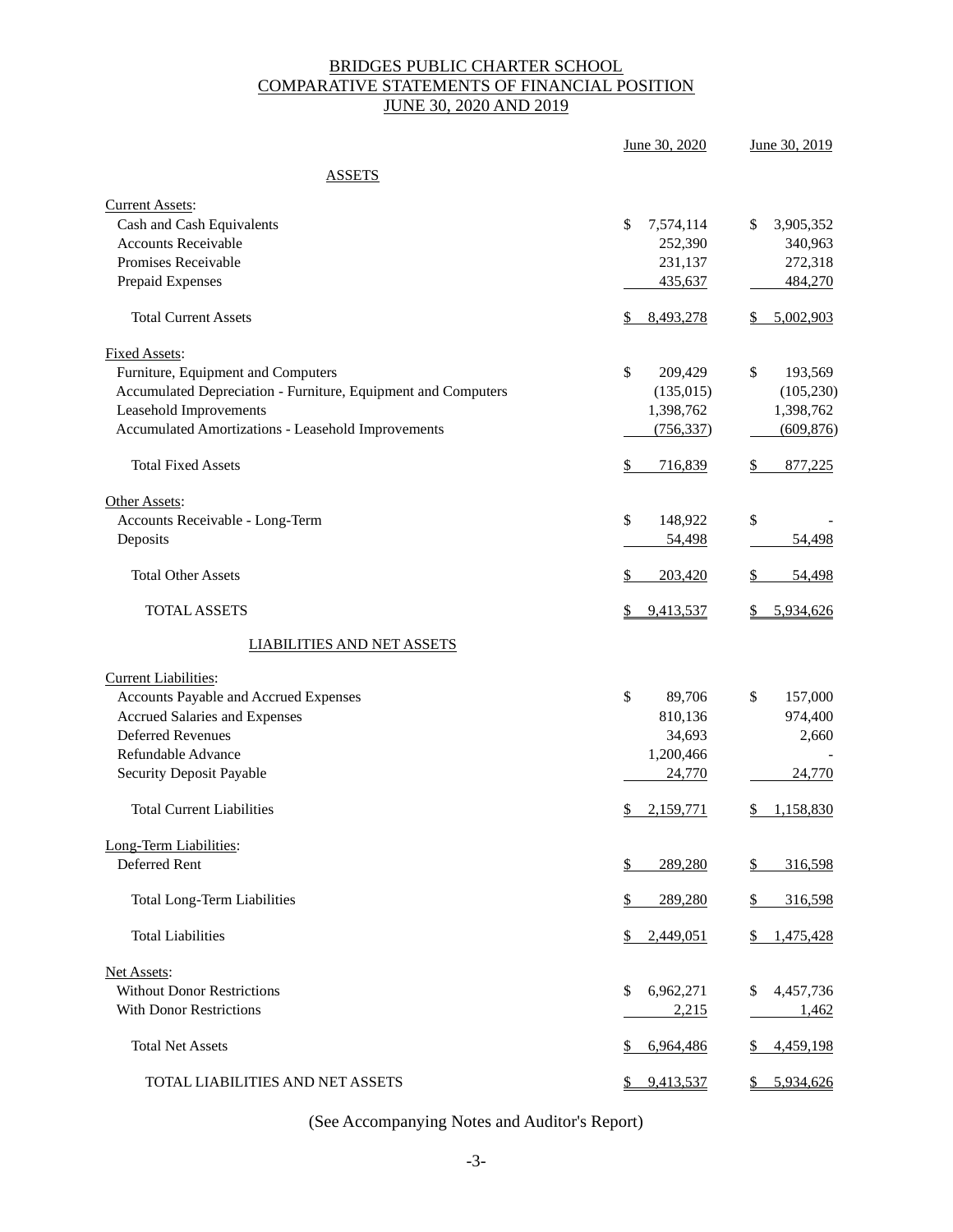#### BRIDGES PUBLIC CHARTER SCHOOL COMPARATIVE STATEMENTS OF ACTIVITIES FOR THE YEARS ENDED JUNE 30, 2020 AND 2019

|                                         | June 30, 2020                    |                               |                 | June 30, 2019                    |                               |                 |  |
|-----------------------------------------|----------------------------------|-------------------------------|-----------------|----------------------------------|-------------------------------|-----------------|--|
|                                         | Without<br>Donor<br>Restrictions | With<br>Donor<br>Restrictions | Total           | Without<br>Donor<br>Restrictions | With<br>Donor<br>Restrictions | Total           |  |
| Revenues and Other Support:             |                                  |                               |                 |                                  |                               |                 |  |
| Per Pupil Funding Allocation            | \$11,342,244                     | $\mathsf{\$}$                 | \$11,342,244    | \$10,805,576                     | \$<br>$\sim$                  | \$10,805,576    |  |
| Per Pupil Facility Allocation           | 1,360,680                        |                               | 1,360,680       | 1,344,356                        | $\sim$                        | 1,344,356       |  |
| <b>Contributions - Federal Awards</b>   | 569,628                          | 4,000                         | 573,628         | 713,272                          |                               | 713,272         |  |
| <b>Contributions - State Awards</b>     | 417,310                          | 708                           | 418,018         | 373,114                          |                               | 373,114         |  |
| Contributions                           | 3,551                            | 36,908                        | 40,459          | 19,407                           | 14,047                        | 33,454          |  |
| Donated Services and Materials          | 146,927                          |                               | 146,927         | 133,640                          | $\overline{\phantom{a}}$      | 133,640         |  |
| <b>Service Fees</b>                     | 288,956                          |                               | 288,956         | 119,249                          | $\overline{\phantom{a}}$      | 119,249         |  |
| <b>Student Activity Fees</b>            | 46,313                           |                               | 46,313          | 73,933                           | $\sim$                        | 73,933          |  |
| <b>Investment Income</b>                | 19                               |                               | 19              | 15                               | $\sim$                        | 15              |  |
| Rental Income                           | 2,250                            |                               | 2,250           |                                  | $\overline{\phantom{a}}$      |                 |  |
| Other Income                            |                                  |                               |                 | 7,619                            | $\overline{\phantom{a}}$      | 7,619           |  |
| Net Assets Released from Restrictions - |                                  |                               |                 |                                  |                               |                 |  |
| Satisfaction of Program Restrictions    | 40,863                           | (40, 863)                     |                 | 13,796                           | (13,796)                      |                 |  |
| <b>Total Revenues and Other Support</b> | \$14,218,741                     | 753                           | \$14,219,494    | \$13,603,977                     | 251                           | \$13,604,228    |  |
| Expenses:                               |                                  |                               |                 |                                  |                               |                 |  |
| <b>Educational Services</b>             | \$10,404,209                     | $\mathsf{\$}$                 | \$10,404,209    | \$10,939,705                     | \$<br>$\sim$                  | \$10,939,705    |  |
| General and Administrative              | 1,299,263                        |                               | 1,299,263       | 1,217,620                        |                               | 1,217,620       |  |
| Fundraising                             | 10,734                           |                               | 10,734          | 11,560                           |                               | 11,560          |  |
| <b>Total Expenses</b>                   | \$11,714,206                     | \$                            | \$11,714,206    | \$12,168,885                     |                               | \$12,168,885    |  |
| Changes in Net Assets                   | 2,504,535<br>$\mathbb{S}$        | \$<br>753                     | 2,505,288<br>\$ | \$<br>1,435,092                  | \$<br>251                     | \$<br>1,435,343 |  |
| Net Assets at Beginning of Year         | 4,457,736                        | 1,462                         | 4,459,198       | 3,022,644                        | 1,211                         | 3,023,855       |  |
| Net Assets at End of Year               | 6,962,271                        | 2,215                         | 6,964,486       | 4,457,736<br>\$                  | 1,462                         | \$4,459,198     |  |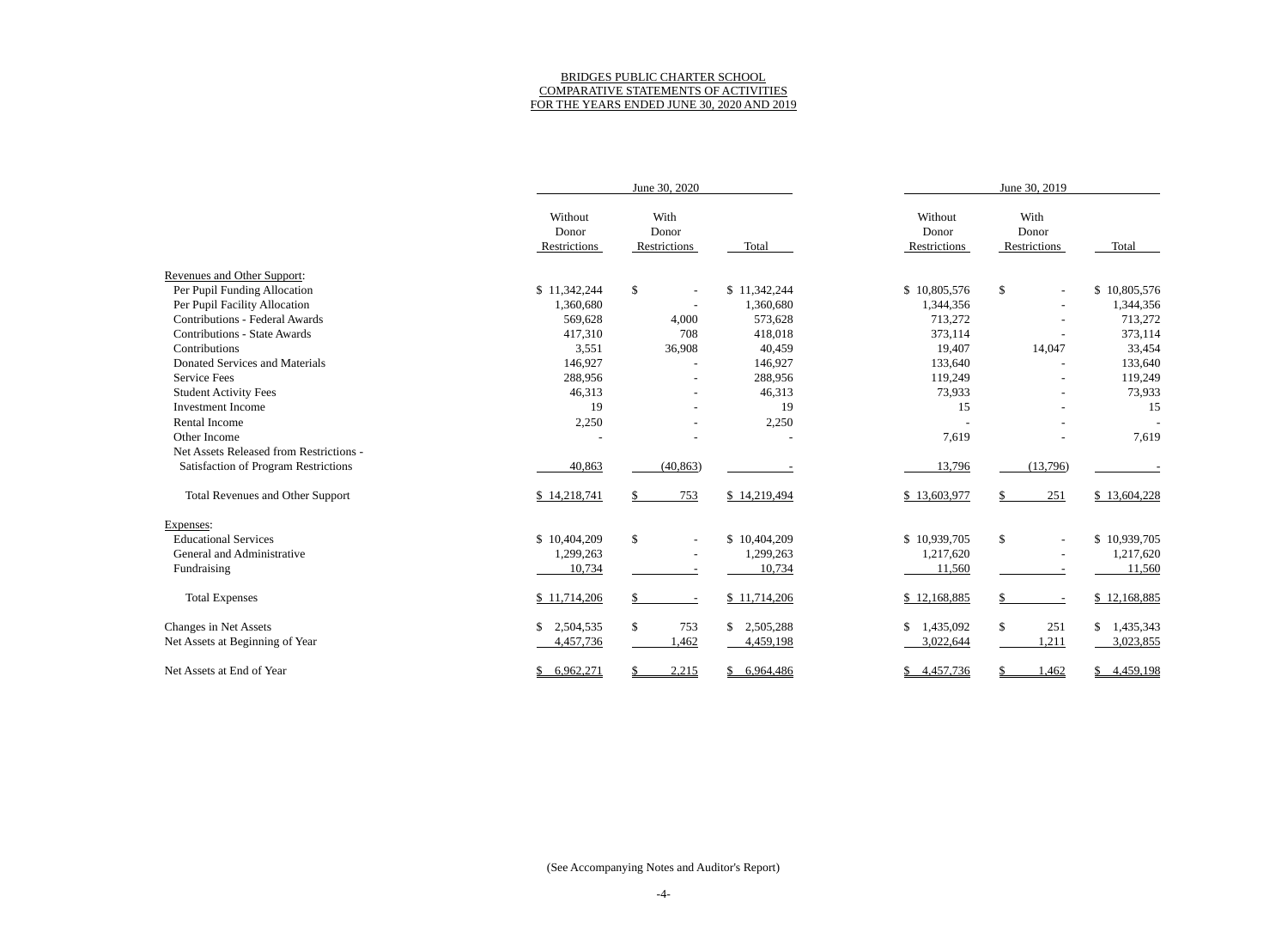#### BRIDGES PUBLIC CHARTER SCHOOL COMPARATIVE STATEMENTS OF FUNCTIONAL EXPENSES FOR THE YEARS ENDED JUNE 30, 2020 AND 2019

|                                                | June 30, 2020   |                          |                               | June 30, 2019  |                 |                           |                               |                       |
|------------------------------------------------|-----------------|--------------------------|-------------------------------|----------------|-----------------|---------------------------|-------------------------------|-----------------------|
|                                                | Total           | Educational<br>Services  | General and<br>Administrative | Fundraising    | Total           | Educational<br>Services   | General and<br>Administrative | <b>Fundraising</b>    |
| Personnel, Salaries and Benefits:              |                 |                          |                               |                |                 |                           |                               |                       |
| <b>Executive Salaries</b>                      | 492,761<br>\$   | 234,646<br><sup>\$</sup> | 250,940<br>\$                 | \$<br>7,175    | 493,261<br>\$   | 230,838<br>\$             | 255,303<br>\$                 | $\mathbb{S}$<br>7,120 |
| Teachers' Salaries                             | 4,877,306       | 4,877,306                |                               |                | 5,170,785       | 5,170,785                 |                               |                       |
| Teachers' Aides/Assistants' Salaries           | 425,693         | 425,693                  |                               |                | 526,154         | 526,154                   |                               |                       |
| <b>Other Educational Professional Salaries</b> | 755,951         | 753,821                  | 2,130                         |                | 701,859         | 688,897                   | 12,962                        |                       |
| <b>Clerical Salaries</b>                       | 48,662          |                          | 48,662                        |                | 42,533          |                           | 42,533                        |                       |
| <b>Business Operation Salaries</b>             | 327,944         |                          | 327,944                       |                | 239,252         |                           | 239,252                       |                       |
| <b>Employee Benefits</b>                       | 501,190         | 455,121                  | 45,550                        | 519            | 508,484         | 468,991                   | 38,988                        | 505                   |
| <b>Payroll Taxes</b>                           | 577,228         | 524,169                  | 52,461                        | 598            | 579,952         | 534,909                   | 44,467                        | 576                   |
| Professional Development                       | 60,628          | 55,055                   | 5,510                         | 63             | 42,911          | 39,578                    | 3,290                         | 43                    |
| <b>Travel and Meetings</b>                     | 34,624          | 31,442                   | 3,147                         | 35             | 62,937          | 58,049                    | 4,826                         | 62                    |
| Total Personnel, Salaries and Benefits         | 8,101,987       | \$7,357,253              | 736,344                       | 8,390          | \$8,368,128     | 7,718,201                 | 641,621                       | 8,306                 |
| Direct Student Costs:                          |                 |                          |                               |                |                 |                           |                               |                       |
| Supplies and Materials                         | 92,985<br>\$    | 92,985<br><sup>\$</sup>  | $\mathcal{S}$                 | \$             | 85,873<br>\$    | 85,873<br><sup>\$</sup>   | $\mathcal{S}$                 | \$                    |
| Transportation                                 | 155             | 155                      |                               |                |                 |                           |                               |                       |
| <b>Contracted Instruction Fees</b>             | 618,983         | 618,983                  |                               |                | 639,376         | 639,376                   |                               |                       |
| Textbooks                                      | 88,870          | 88,870                   |                               |                | 70,521          | 70,521                    |                               |                       |
| Food Service/Catering                          | 285,153         | 285,153                  |                               |                | 436,524         | 436,524                   |                               |                       |
| <b>Student Assessments</b>                     | 7,465           | 7,465                    |                               |                | 11,985          | 11,985                    |                               |                       |
| Other Student Costs                            | 91,093          | 91,093                   |                               |                | 104,401         | 104,401                   |                               |                       |
| <b>Total Direct Student Costs</b>              | 1,184,704       | \$1,184,704              |                               |                | 1,348,680       | 1,348,680                 |                               |                       |
| <b>Occupancy Costs:</b>                        |                 |                          |                               |                |                 |                           |                               |                       |
| Rent                                           | 1,402,148<br>\$ | 1,305,633<br>\$          | 95,979<br>$\mathbb{S}$        | \$<br>536      | \$<br>1,380,420 | 1,285,375<br>$\mathbb{S}$ | $\mathbb{S}$<br>94,542        | $\mathbb{S}$<br>503   |
| Maintenance and Repairs                        | 11,383          | 10,600                   | 779                           | $\overline{4}$ | 19,632          | 18,280                    | 1,345                         | 7                     |
| <b>Janitorial Supplies</b>                     | 2,498           | 2,326                    | 171                           |                | 395             | 368                       | 27                            |                       |
| Depreciation - Leasehold Improvements          | 146,461         | 136,380                  | 10,025                        | 56             | 146,460         | 136,376                   | 10,031                        | 53                    |
| <b>Total Occupancy Costs</b>                   | 1,562,490       | \$1,454,939              | 106,954                       | 597            | 1,546,907<br>\$ | \$1,440,399               | 105,945                       | 563                   |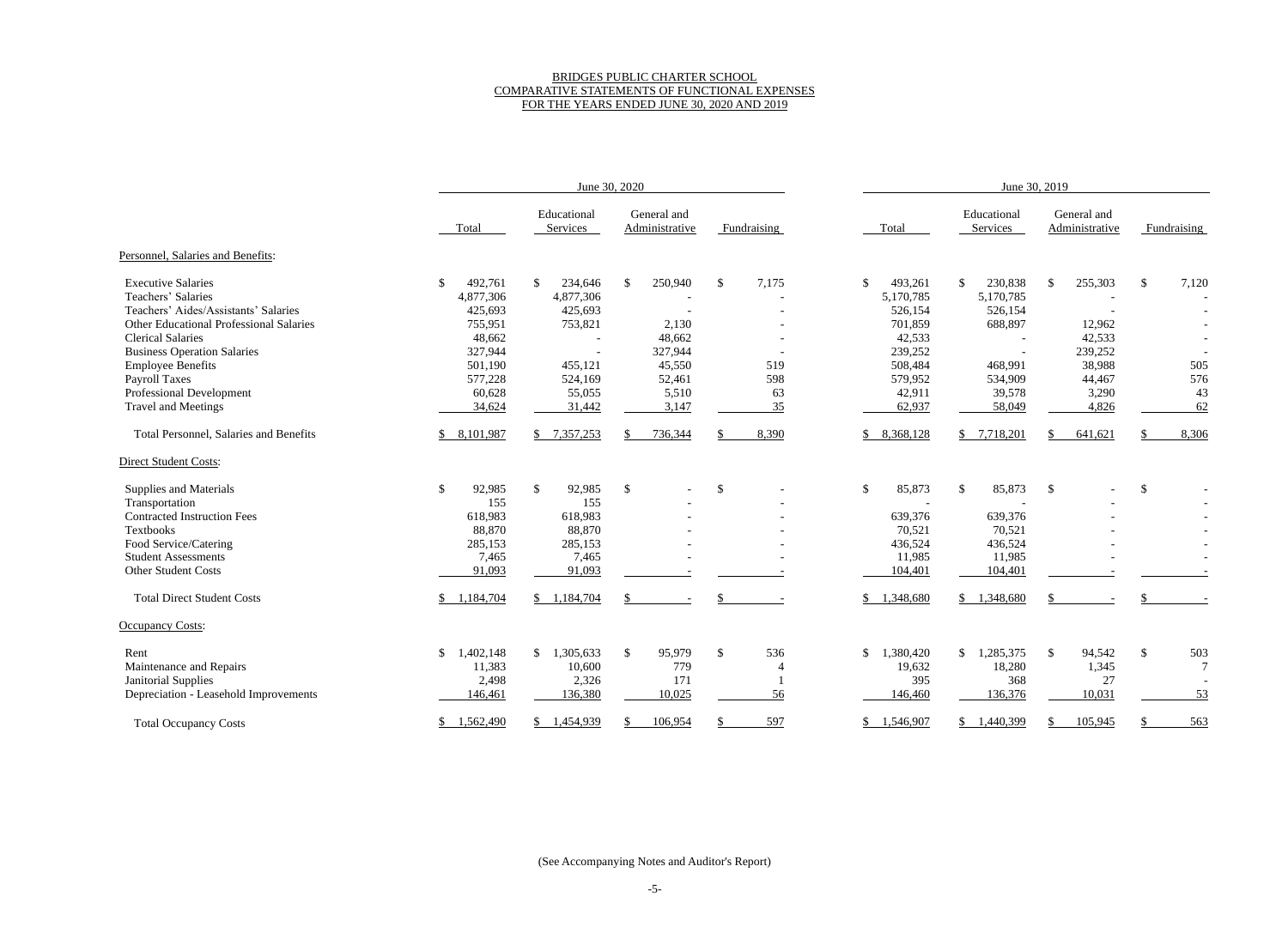#### BRIDGES PUBLIC CHARTER SCHOOL COMPARATIVE STATEMENTS OF FUNCTIONAL EXPENSES FOR THE YEARS ENDED JUNE 30, 2020 AND 2019

|                                      |              |                         | June 30, 2020                 |                     | June 30, 2019 |                         |                               |                    |
|--------------------------------------|--------------|-------------------------|-------------------------------|---------------------|---------------|-------------------------|-------------------------------|--------------------|
|                                      | Total        | Educational<br>Services | General and<br>Administrative | Fundraising         | Total         | Educational<br>Services | General and<br>Administrative | Fundraising        |
| Office Expenses:                     |              |                         |                               |                     |               |                         |                               |                    |
| <b>Office Supplies and Materials</b> | 31,032<br>\$ | 28,896                  | <sup>\$</sup><br>2,124        | $\mathcal{S}$<br>12 | \$<br>46,684  | 43,470<br>\$.           | - \$<br>3,197                 | $\mathbb{S}$<br>17 |
| <b>Equipment Rental</b>              | 33,779       | 31,454                  | 2,312                         | 13                  | 48,289        | 44,964                  | 3,307                         | 18                 |
| <b>Telecommunications</b>            | 26,603       | 24,772                  | 1,821                         | 10                  | 27,679        | 25,773                  | 1,896                         | 10                 |
| Professional Fees                    | 488,014      | 93,659                  | 394,355                       |                     | 501,774       | 101,508                 | 400,266                       |                    |
| Printing and Publications            | 388          | 361                     | 27                            |                     | 4,866         | 4,531                   | 333                           |                    |
| Postage and Shipping                 | 4,003        | 3,727                   | 274                           |                     | 1,998         | 1,860                   | 137                           |                    |
| Computer and Related                 | 52,621       | 48,999                  | 3,602                         | 20                  | 49,361        | 45,962                  | 3,381                         | 18                 |
| <b>Total Office Expenses</b>         | 636,440      | 231,868                 | 404,515                       | 57                  | 680,651       | 268,068                 | 412,517                       | 66                 |
| General Expenses:                    |              |                         |                               |                     |               |                         |                               |                    |
| Insurance                            | \$<br>23,044 | 21,458<br>\$.           | 1,577<br>\$                   | $\mathcal{S}$<br>9  | \$<br>20,231  | 18,838<br><sup>\$</sup> | 1,386<br>$\sqrt{3}$           | $\mathcal{S}$<br>7 |
| <b>Administration Fee</b>            | 126,000      | 117,327                 | 8,625                         | 48                  | 117,286       | 109,210                 | 8,033                         | 43                 |
| Depreciation                         | 39,370       | 36,660                  | 2,695                         | 15                  | 38,994        | 36,309                  | 2,671                         | 14                 |
| Fees and Licenses                    | 11,114       |                         | 11,114                        |                     |               |                         |                               |                    |
| Other General Expenses               | 29,057       |                         | 27,439                        | 1,618               | 48,008        |                         | 45,447                        | 2,561              |
| <b>Total General Expenses</b>        | 228,585      | 175,445                 | 51,450                        | 1,690               | 224,519       | 164,357                 | 57,537                        | 2,625              |
| <b>Total Functional Expenses</b>     | \$11,714,206 | \$10,404,209            | ,299,263                      | 10,734              | \$12,168,885  | \$10,939,705            | 1,217,620                     | 11,560             |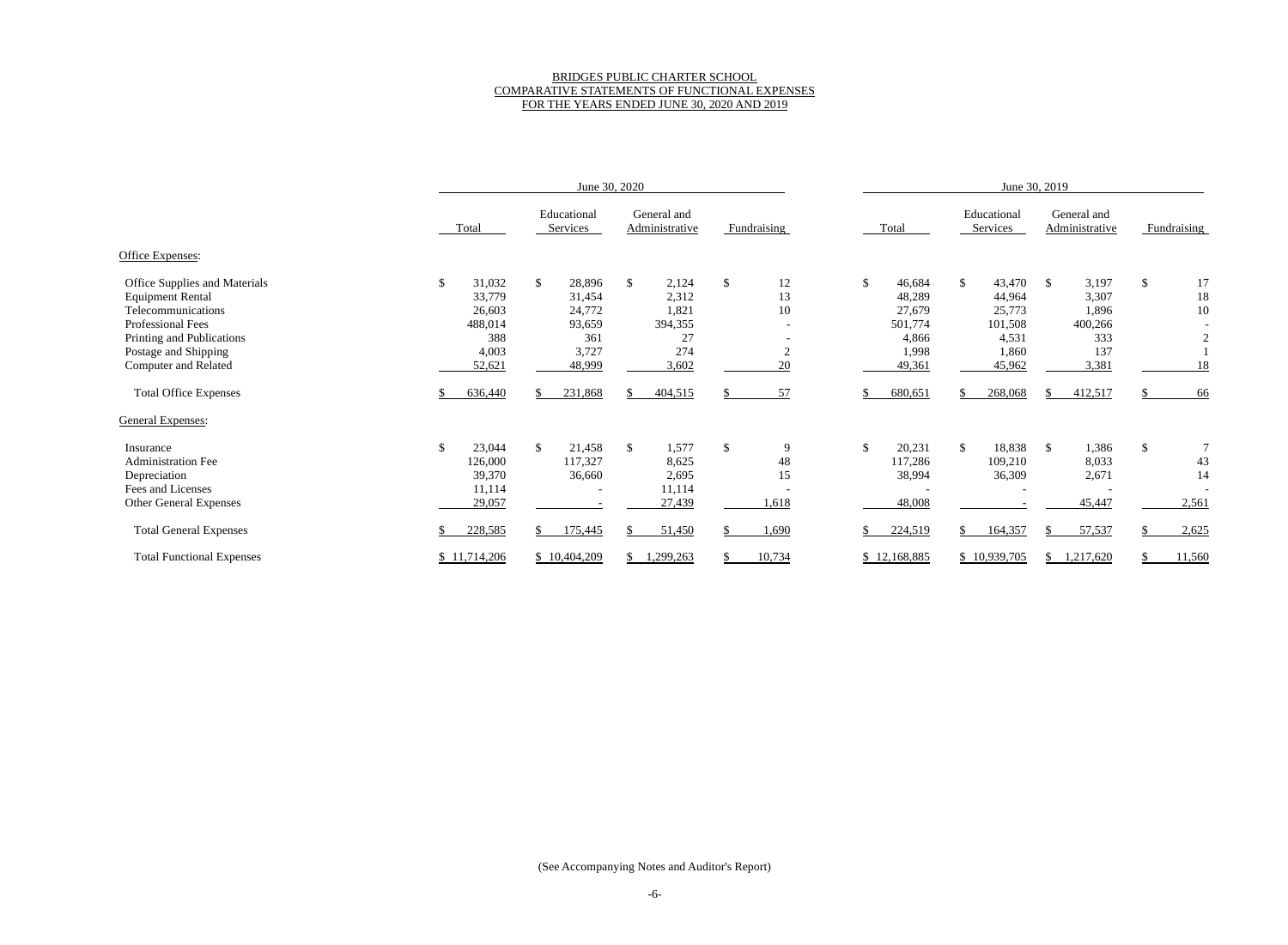## BRIDGES PUBLIC CHARTER SCHOOL COMPARATIVE STATEMENTS OF CASH FLOWS FOR THE YEARS ENDED JUNE 30, 2020 AND 2019

|                                                                                                                                                                                                                                                                                                                                                                                                                                                                                                    | June 30, 2020                                                                                                       | June 30, 2019                                                                                                                |
|----------------------------------------------------------------------------------------------------------------------------------------------------------------------------------------------------------------------------------------------------------------------------------------------------------------------------------------------------------------------------------------------------------------------------------------------------------------------------------------------------|---------------------------------------------------------------------------------------------------------------------|------------------------------------------------------------------------------------------------------------------------------|
| <b>Cash Flows from Operating Activities:</b>                                                                                                                                                                                                                                                                                                                                                                                                                                                       |                                                                                                                     |                                                                                                                              |
| <b>Changes in Net Assets</b>                                                                                                                                                                                                                                                                                                                                                                                                                                                                       | \$<br>2,505,288                                                                                                     | 1,435,343<br>\$                                                                                                              |
| Adjustments to Reconcile Changes in Net Assets to<br>Net Cash Flows from Operating Activities:                                                                                                                                                                                                                                                                                                                                                                                                     |                                                                                                                     |                                                                                                                              |
| Depreciation and Amortization<br>Accounts Receivable - (Increase)/Decrease<br>Promises Receivable - (Increase)/Decrease<br>Prepaid Expenses - (Increase)/Decrease<br>Deposits - (Increase)/Decrease<br>Accounts Payable and Accrued Expenses - Increase/(Decrease)<br>Accrued Salaries and Expenses - Increase/(Decrease)<br>Refundable Advance - Increase/(Decrease)<br>Deferred Revenue - Increase/(Decrease)<br>Deferred Rent - Increase/(Decrease)<br>Net Cash Flows from Operating Activities | 185,831<br>(60, 349)<br>41,181<br>48,633<br>(56,696)<br>(174, 862)<br>1,200,466<br>32,033<br>(27, 318)<br>3,694,207 | 185,454<br>(12, 169)<br>(136, 577)<br>(23, 555)<br>(1, 150)<br>(95, 390)<br>338,840<br>(296)<br>(14, 757)<br>1,675,743<br>\$ |
| <b>Cash Flows from Investing Activities:</b>                                                                                                                                                                                                                                                                                                                                                                                                                                                       |                                                                                                                     |                                                                                                                              |
| <b>Purchase of Fixed Assets</b><br>Investment in LLC                                                                                                                                                                                                                                                                                                                                                                                                                                               | \$<br>(25, 445)                                                                                                     | \$<br>(17, 135)                                                                                                              |
| Net Cash Flows from Investing Activities                                                                                                                                                                                                                                                                                                                                                                                                                                                           | (25, 445)<br>\$                                                                                                     | (17, 135)<br>\$                                                                                                              |
| Net Increase/(Decrease) in Cash and Cash Equivalents                                                                                                                                                                                                                                                                                                                                                                                                                                               | 3,668,762<br>\$                                                                                                     | 1,658,608<br>\$                                                                                                              |
| Cash and Cash Equivalents at Beginning of Year                                                                                                                                                                                                                                                                                                                                                                                                                                                     | 3,905,352                                                                                                           | 2,246,744                                                                                                                    |
| Cash and Cash Equivalents at End of Year                                                                                                                                                                                                                                                                                                                                                                                                                                                           | 7,574,114                                                                                                           | 3,905,352                                                                                                                    |

Supplemental Disclosures:

- a) No interest was paid during the years ended June 30, 2020 and 2019.
- b) No income taxes were paid during the years ended June 30, 2020 and 2019.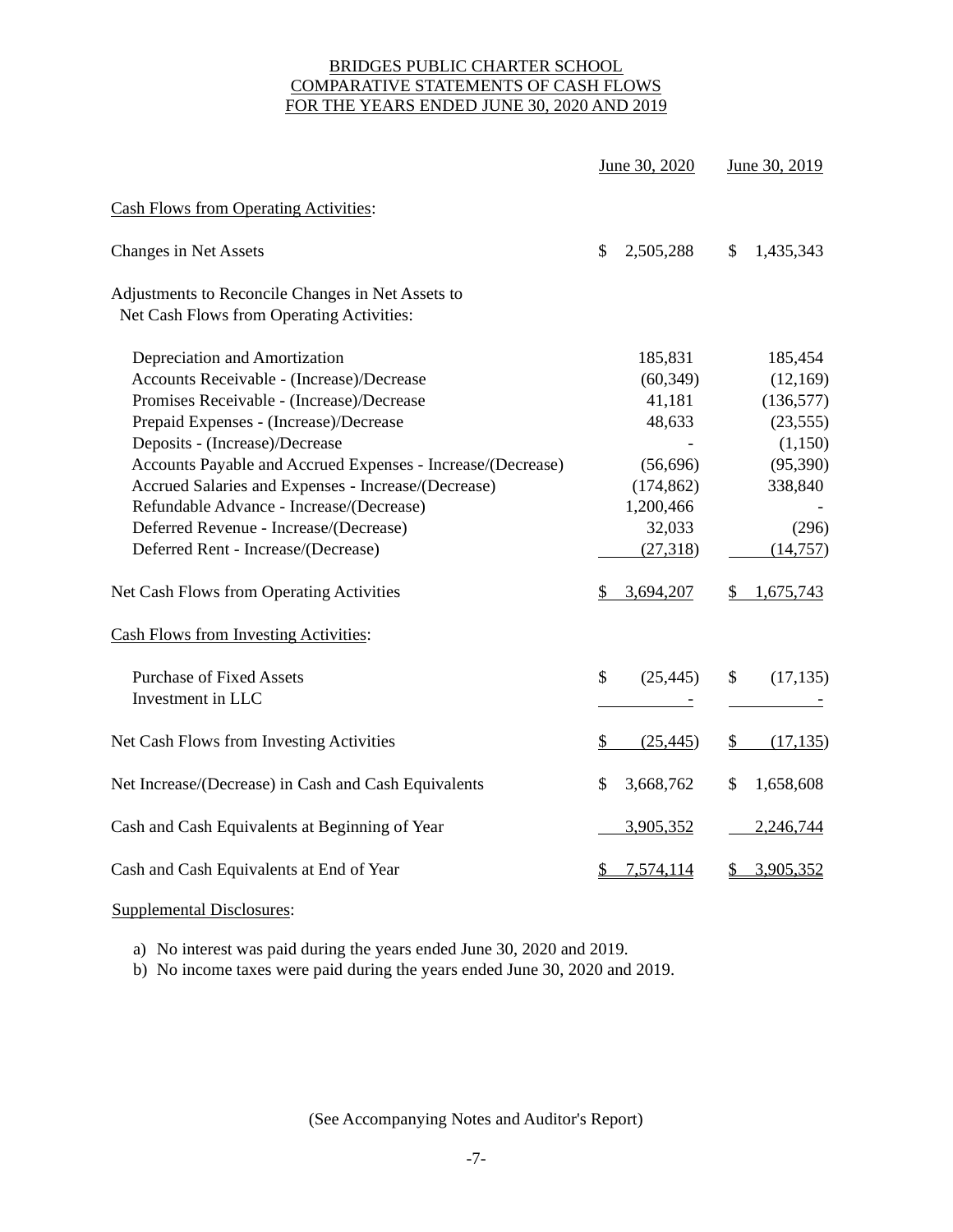# 1. ORGANIZATION:

Bridges Public Charter School (the "Charter School") was established to provide preschool education to students with and without special needs in the District of Columbia. The Charter School was incorporated under the laws of the District of Columbia in August 2003. The school was granted a 15-year charter to operate as a public charter school in the District of Columbia under the DC Public School Reform Act of 1995. The school program opened in August of 2005. In March 2012, the Charter School was granted approval by the DC Public Charter School Board to expand into an elementary school program, to serve grades Pre-K through fifth. The Charter School reached grade level capacity in the 2017-2018 school year with fifth grade. During November 2015, the Charter School's legal name was changed from Bridges Charter School to Bridges Public Charter School. Bridges' charter was renewed by the DC Public Charter School Board for an additional 15 years on November 18, 2019 to operate as a public charter school in the District of Columbia under the DC Public School Reform Act of 1995.

# **Our Mission**

Our mission is to provide an exemplary, individualized early childhood and elementary educational program that includes students with special needs. Our developmentally appropriate, student and family-centered educational approach nurtures students to expand their developmental skills, in order to build a foundation for lifelong learning.

# **Basic Programs**

Bridges Public Charter School is unique in the DC education landscape serving a higher percentage of students with special needs in one school building than all but one other charter school in DC (St. Coletta). Bridges provides a continuum of inclusive learning environments and high-level special education classrooms. The school student population has been consistent since opening to students in 2005: 36% students with special needs,  $40+\%$  English Language Learners and 50%-65% students who qualify for free or reduced lunch (low-income). The Charter School's activities are funded primarily by the District of Columbia's per pupil allocation formula, supplemented with federal funds allocated to the State Education Agency to be distributed to schools for staff development, special education services, and other eligible expenses.

# 2. SUMMARY OF SIGNIFICANT ACCOUNTING POLICIES:

The significant accounting policies of the Charter School are summarized below:

# (a) Basis of Accounting and Presentation:

The accompanying financial statements have been prepared on the accrual basis of accounting, which presents financial position, activities, functional expenses, and cash flows in accordance with accounting principles generally accepted in the United States of America.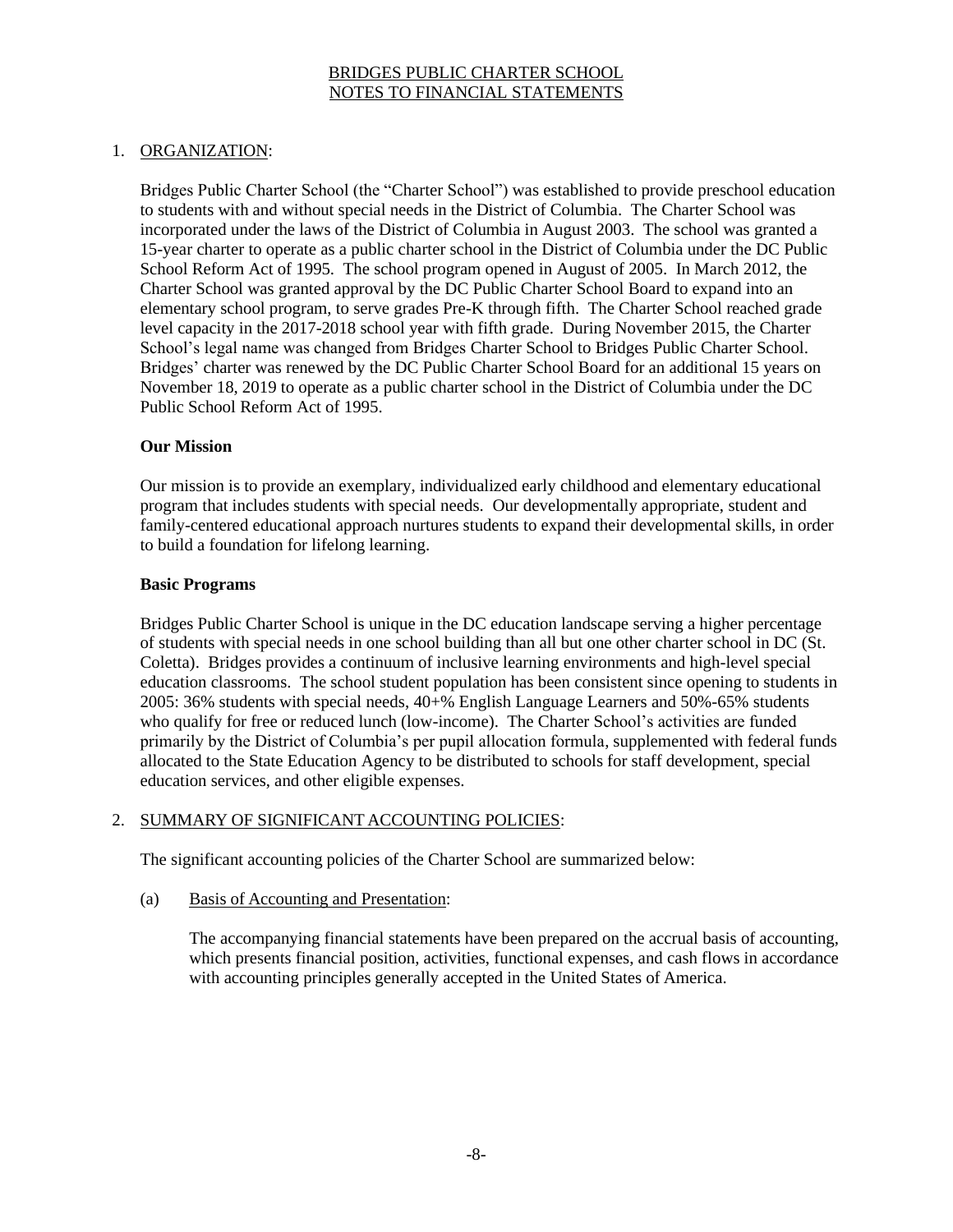# 2. SUMMARY OF SIGNIFICANT ACCOUNTING POLICIES: (Continued)

## (b) Revenue Recognition:

#### **Contributions**

The Charter School has implemented the new accounting and reporting standards surrounding contributions. These new standards affect financial statement reporting and disclosures included within the body of the financial statements. The new standards promulgate clarity for distinguishing between exchange transactions and those of a non-reciprocal arrangement leading to a contribution, while providing rules and guidance on what constitutes an underlying condition that may be associated with a contribution.

Contributions received are recorded as net assets without donor restrictions or net assets with donor restrictions, depending on the existence and/or nature of any donor-imposed restrictions. When a restriction expires (that is, when a stipulated time restriction ends or purpose restriction is accomplished), net assets with donor restrictions are reclassified to net assets without donor restrictions and reported in the statement of activities as net assets released from restrictions.

Conditional contributions are determined on the basis of whether or not an underlying agreement includes both a barrier that must be overcome and either a right of return of assets transferred or a right of release of a promisor's obligation to transfer assets. If both exist, then the contribution is conditional. Barriers include but are not limited to:

- Measurable performance-related barrier(s) (e.g., specified level of service, specific output, or outcome, matching requirement);
- Extent to which a stipulation limits discretion on conduct of activity (e.g., qualifying expenses, specific protocols); and
- Extent to which a stipulation is related to the purpose of the agreement (excludes administrative or trivial).

Conditional contributions are not recognized as revenue until they become unconditional, that is, until all conditions on which they depend are substantially met. Therefore, any respective advance payments received are recorded as a refundable advance and subsequently recognized as contribution revenue when the underlying conditions are fulfilled.

Contributed property and equipment are recorded at fair value at the date of donation. Contributions with donor-imposed stipulations regarding how long the contributed assets must be used are recorded as net assets with donor restrictions; otherwise, the contributions are recorded as net assets without donor restrictions.

Unconditional promises to give that are expected to be collected within one year are recorded at their net realizable value. Unconditional promises to give that are expected to be collected in future years are recorded at the present value of their estimated future cash flows. The discounts on those amounts are computed using risk-adjusted interest rates applicable to the years in which the promises are received.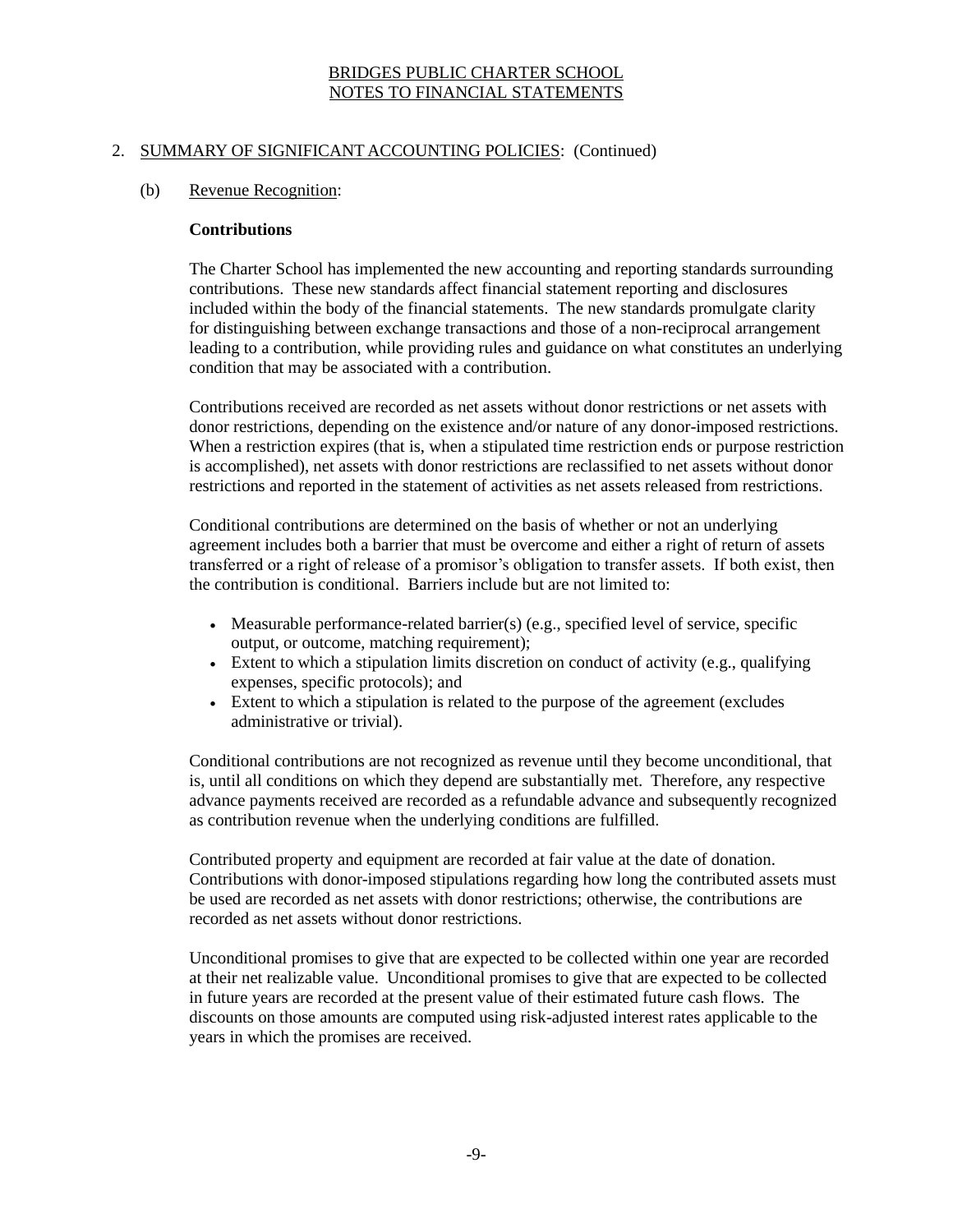# 2. SUMMARY OF SIGNIFICANT ACCOUNTING POLICIES: (Continued)

## (b) Revenue Recognition: (Continued)

## **Federal and Charter School Funding**

The Charter School receives a student allocation from the District of Columbia as well as federal funding to cover the cost of academic expenses. The student allocation is on a per pupil basis and includes the academic year funding, special education funding, and a facilities allowance. The Charter School recognized this funding in the year in which the school term is conducted. Funding received in advance of the school term is recorded as deferred revenue. Federal entitlements are recognized based on the allowable costs incurred.

#### **Government Grants**

The Charter School receives grants from federal governmental agencies for the purpose of providing a social benefit to the general public. Pursuant to the implementation of the accounting standard ASU No. 2018-08, government grants are classified as conditional contributions when the award includes both a barrier that must be overcome for the Charter School to be entitled to the assets transferred, and a right of return for the transferred assets exists. Contribution income is recognized based on the total costs incurred. Promises receivables are recorded to the extent unreimbursed expenses have been incurred for the purposes specified by the granting agency. Funds received in advance, and those that are unexpended at year-end, are reflected as refundable advance.

#### (c) Corporate Taxes:

The Charter School is exempt from federal and state income taxes (other than on unrelated business income) under the provisions of Section  $501(c)(3)$  of the Internal Revenue Code and similar state income tax laws. The Charter School has been classified as other than a private foundation under section  $509(a)(1)$  of the Internal Revenue Code and, accordingly, contributions to the Charter School qualify as a charitable tax deduction by the contributor.

Under IRC Section  $512(a)(7)$  (the parking and transit tax), certain transportation benefits were subject to unrelated business income tax. On December 20, 2019, the Taxpayer Certainty and Disaster Tax Relief Act of 2019 provided certain technical corrections and amendments, among them the repeal of the parking and transit tax. As of June 30, 2019, the Charter School recognized \$2,154 of income tax expense related to the filing of the 990-T tax return. In addition, \$991 of income tax expense due to the District of Columbia has been reflected in the financial statements related to income tax on transportation benefits for the year ended June 30, 2019. The Charter School did not have any net unrelated business income for the year ended June 30, 2020.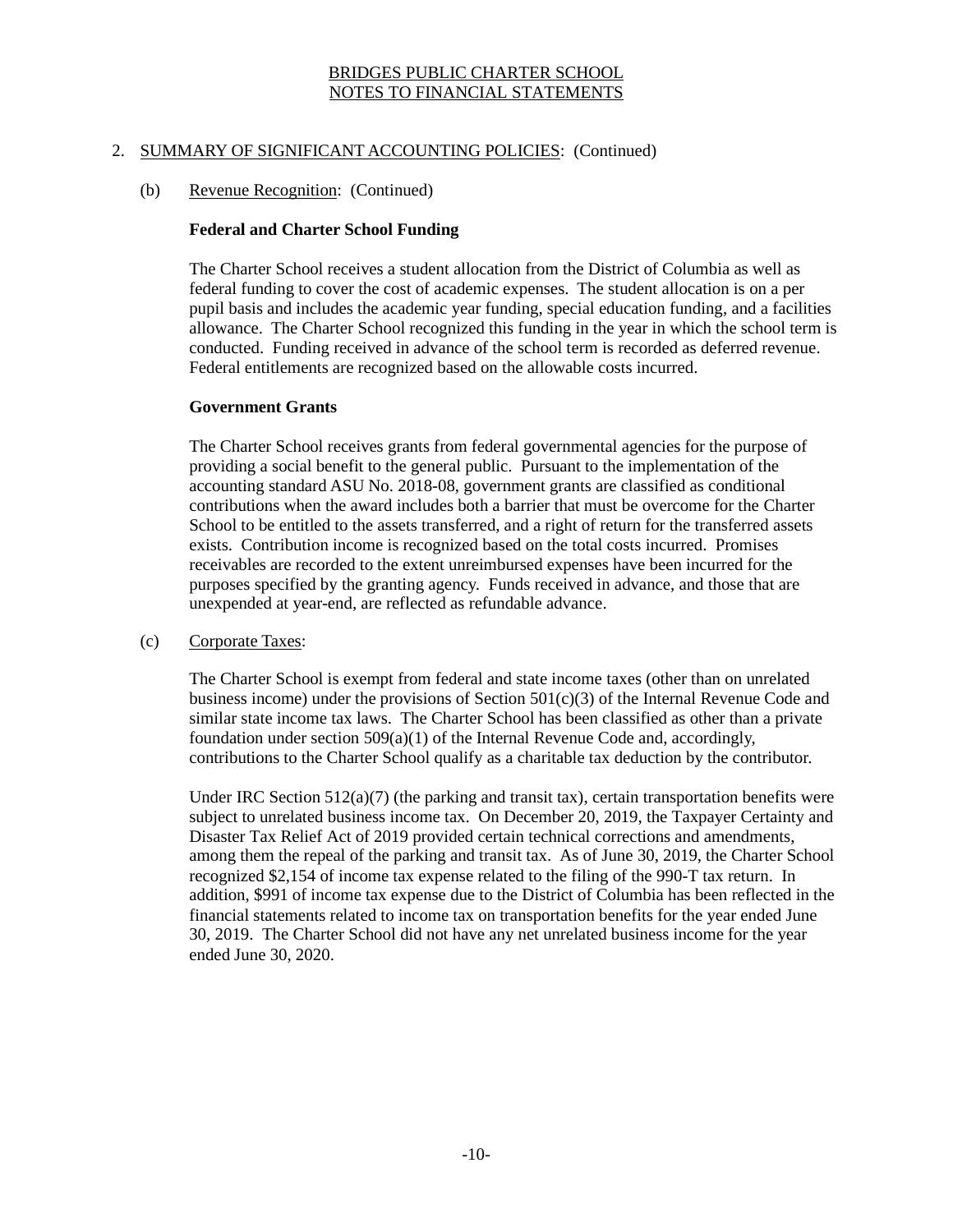# 2. SUMMARY OF SIGNIFICANT ACCOUNTING POLICIES: (Continued)

# (d) Net Assets:

The Charter School reports information regarding its financial position and activities according to two classes of net assets. Net assets and revenues, expenses, gains, and losses are classified based on the existence or absence of restrictions on use that are placed by the donor. Accordingly, net assets of the Charter School and changes therein are classified and reported as follows:

#### **Net Assets without Donor Restrictions**

Net assets without donor restrictions are resources available to support operations and over which the Board of Trustees has discretionary control. The only limits on the use of these net assets are the broad limits resulting from the Charter Schools' purpose, the environment in which it operates, the purposes specified in its corporate documents and its application for taxexempt status, and any limits resulting from contractual agreements that are entered into in the course of its operations.

From time to time, the Board of Trustees designates a portion of the Charter School's unrestricted net assets for purposes that are of importance to the organization.

## **Net Assets with Donor Restrictions**

Net assets with donor restrictions are resources that are restricted by a donor for use for a particular purpose or in a particular future period. Some donor-imposed restrictions are temporary in nature, and the restriction will expire when the resources are used in accordance with the donor's instructions or when the stipulated time has passed. Other donor-imposed restrictions are perpetual in nature whereby the Charter School must continue to use the resources in accordance with the donor's instructions.

When a donor's restriction is satisfied, either by using the resources in the manner specified by the donor or by the passage of time, the expiration of the restriction is reported in the financial statements by reclassifying the net assets from net assets with donor restrictions to net assets without donor restrictions. Net assets restricted for acquisition of buildings or equipment (or the contribution of those assets directly) are reported as net assets with donor restrictions until the specified asset is placed in service, unless the donor provides more specific directions about the period of its use.

Net assets with donor restrictions were available at year end for the following activities:

|                                   |   | June 30, 2020 |   | June 30, 2019 |
|-----------------------------------|---|---------------|---|---------------|
| DC Education Equity Fund          | S | 1.438         | S |               |
| <b>OSSE Breakfast Subsidy</b>     |   | 708           |   |               |
| Playground                        |   | 69            |   | 69            |
| Flamboyan                         |   |               |   | 1,393         |
| <b>Total Net Assets Available</b> |   | 2.215         |   | .462          |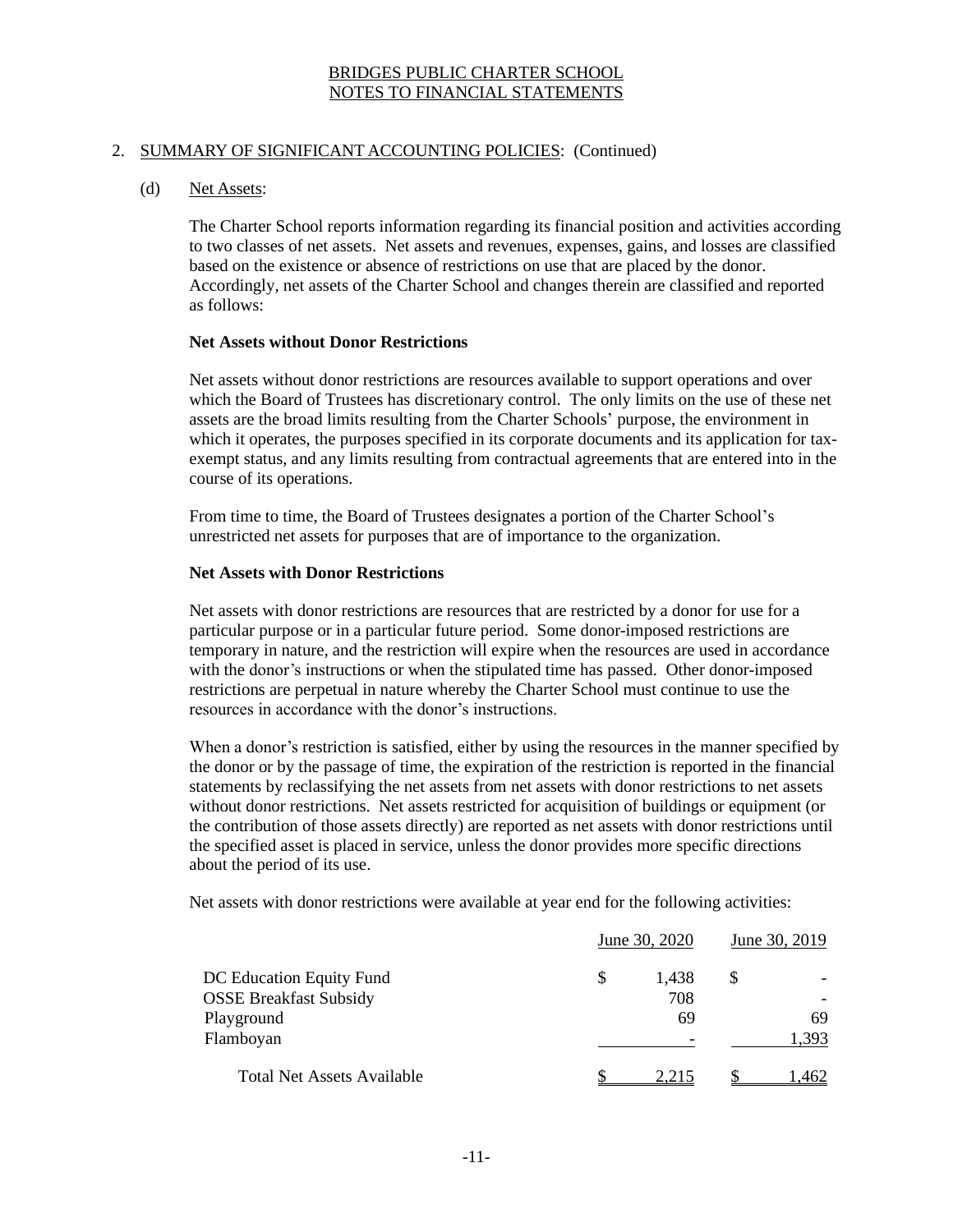# 2. SUMMARY OF SIGNIFICANT ACCOUNTING POLICIES: (Continued)

(d) Net Assets: (Continued)

#### **Net Assets with Donor Restrictions** (Continued)

Net assets were released from donor restrictions by incurring expenses satisfying the restricted purposes, the passage of time, or by the occurrence of other events specified by donors for the following programs:

|                                                    | June 30, 2020 | June 30, 2019 |
|----------------------------------------------------|---------------|---------------|
| Playground                                         | \$            | \$<br>812     |
| Flamboyan                                          | 34.137        | 8,399         |
| <b>Classroom Field Trips and Activities</b>        |               | 2,105         |
| <b>PTO</b> Donation                                | 581           | 691           |
| <b>Piedmont Foundation</b>                         |               | 1,000         |
| Mary's Center                                      | 4,000         |               |
| DC Education Equity Fund                           | 2,145         |               |
| <b>TAAG</b> Program                                |               | 330           |
| DC Public Charter School's Cooperative             |               | 264           |
| <b>Autism Program</b>                              |               | 195           |
| <b>Total Net Assets Released from Restrictions</b> | 40.863        | 13.796        |

#### (e) Donated Services and Materials:

Donated services and materials are recognized as contributions in accordance with FASB ASC 958, *Accounting for Contributions Received and Contributions Made*, if the services received create or enhance nonfinancial assets or require specialized skills, and are provided by individuals possessing those skills, and would typically need to be purchased if not provided by donation. Contributed services and promises to give services that do not meet the above criteria are not recognized. The time contributed by the Charter School's Board of Trustees is uncompensated and is not reflected as donated services. In-kind contributions are recorded in the statement of activities at estimated fair value and recognized as revenue and expense (or an asset) in the period they are received. The estimated value of donated services and materials has been recorded in the financial statements as follows:

|                           | June 30, 2020 |   | June 30, 2019 |
|---------------------------|---------------|---|---------------|
| <b>Legal Services</b>     | \$<br>142,656 | S | 131,187       |
| Training                  |               |   | 675           |
| <b>Learning Materials</b> | 3,631         |   | 1,703         |
| Luncheon                  | 640           |   | 75            |
| Total                     | 146.927       |   | 133.640       |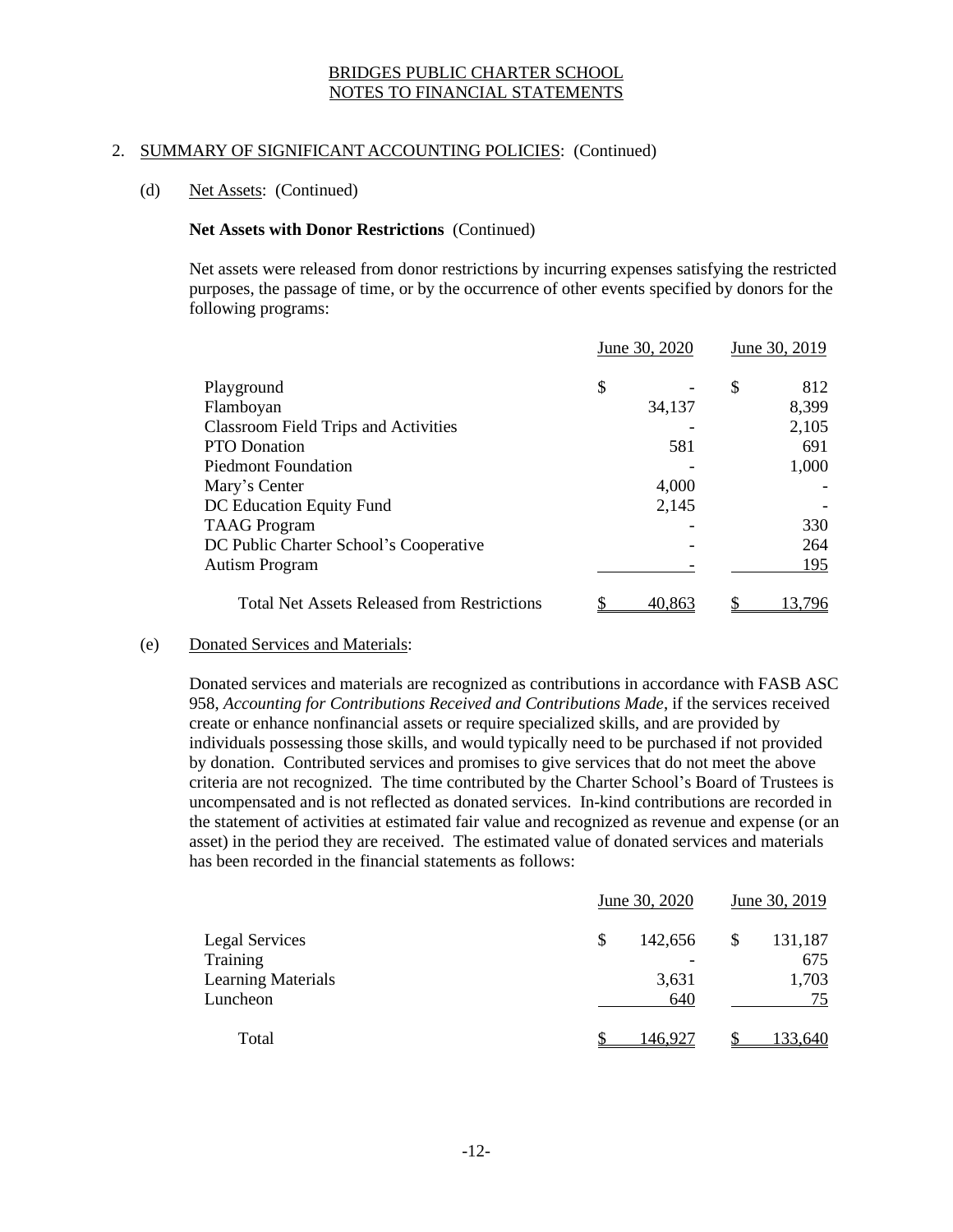# 2. SUMMARY OF SIGNIFICANT ACCOUNTING POLICIES: (Continued)

#### (f) Functional Expense Allocation Policies and Procedures:

The statement of functional expenses presents an allocation of each expense category between program services, general and administrative, and fundraising activities. Program service costs consist of those expenses incurred to fulfill the Charter School's mission. General and administrative costs pertain to supporting activities. Fundraising expenses relate to fundraising activities such as generating contributions and seeking unsolicited financial support and grants.

Management has established functional expense allocation policies and procedures based on a reasonable analysis of cost drivers and reasonable allocation methodologies based on financial results and industry standards.

Expenses that can be identified with a specific program or support service are charged directly to the program or support service. The Charter School has established a method to specifically identify and record those costs that are considered to be direct student expenses. Such program expenses consist of contracted student instruction, food service, student events, and textbooks.

Costs common to multiple functions have been allocated among the various functions benefited using a reasonable allocation method that is consistently applied, as follows:

- Personnel expense for salaries, payroll taxes and employee benefit plans are allocated based on activity reports of time spent on particular activities.
- Costs of professional fees, computer support fees, legal and accounting, dues and fees, and other similar expenses are allocated based on the underlying use of these costs by various programs determined by management and evaluated annually.
- Certain staff expenses including travel, meals and events, and professional development are generally allocated between administrative and program functions on a percentage basis that is equivalent to that determined for salaries and wages.
- Shared costs (office supplies, telephone, equipment rental, postage and computer expense) are all allocated based on estimated amounts of time spent on particular activities by utilizing a full-time employee equivalency calculation.
- Costs for facilities such as rent, utilities, maintenance and repairs are allocated based on estimated amounts of time spent on particular activities by utilizing a full-time employee equivalency calculation.

#### (g) Use of Estimates:

The preparation of financial statements in conformity with accounting principles generally accepted in the United States of America requires management to make estimates and assumptions that affect the reported amounts of assets, liabilities, the disclosure of contingent assets and liabilities at the date of the financial statements, and the reported amounts of support and revenues and expenses during the reporting period. Actual results could differ from those estimates.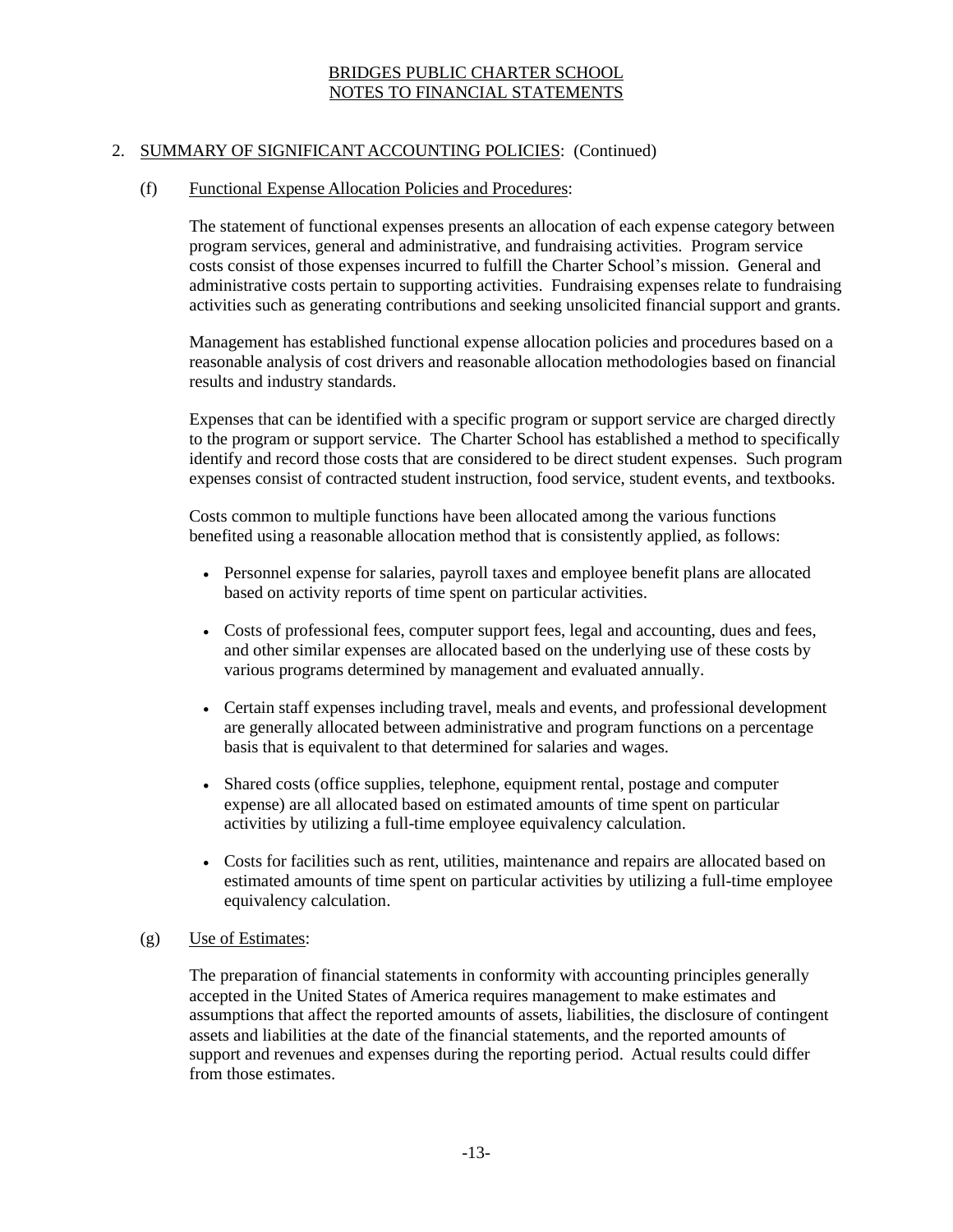# 2. SUMMARY OF SIGNIFICANT ACCOUNTING POLICIES: (Continued)

## (h) Recognition of Salary Expense:

Salary expense is recognized in the year the service is rendered, which coincides with the academic year. Salaries unpaid at June 30 are recognized as expense and accrued salaries.

#### (i) Fair Value of Certain Financial Instruments:

Some of the Charter School's financial instruments are not measured at fair value on a recurring basis but nevertheless are recorded at amounts that approximate fair value due to their liquid or short-term nature. Such accounts include cash, accounts receivable, prepaid expenses, accounts payable, and accrued expenses.

#### (j) Reclassifications:

Certain accounts in the prior year financial statements have been reclassified for comparative purposes to conform with the presentation in the current year financial statements. These reclassifications had no effect on the change in the net assets or to total net assets from prior years.

#### (k) Change in Accounting Principles:

The Charter School implemented Financial Accounting Standard Board (FASB) ASU No. 2018-08 "Clarifying the Scope and the Accounting Guidance for Contributions Received and Contributions Made" in the current year, applying the changes retrospectively.

ASU 2018-08 was issued to clarify and improve the guidance for distinguishing transactions that are contributions from those that are exchange transactions. The ASU also provides guidance for determining if a contribution that is a promise to give is conditional.

This standard amends the definition of a donor-imposed condition to state it must include both (a) one or more barriers that must be overcome before the Charter School is entitled to the promised assets, and (b) a right of release from the obligation stipulating the donor has the right to be released from its obligation to transfer assets or to reduce, settle, or cancel liabilities. This standard also provides additional guidance to determine whether grants and contracts from the federal, state, and local governments should be classified as a contribution or an exchange transaction.

The changes had no effect on net assets at July 1, 2019.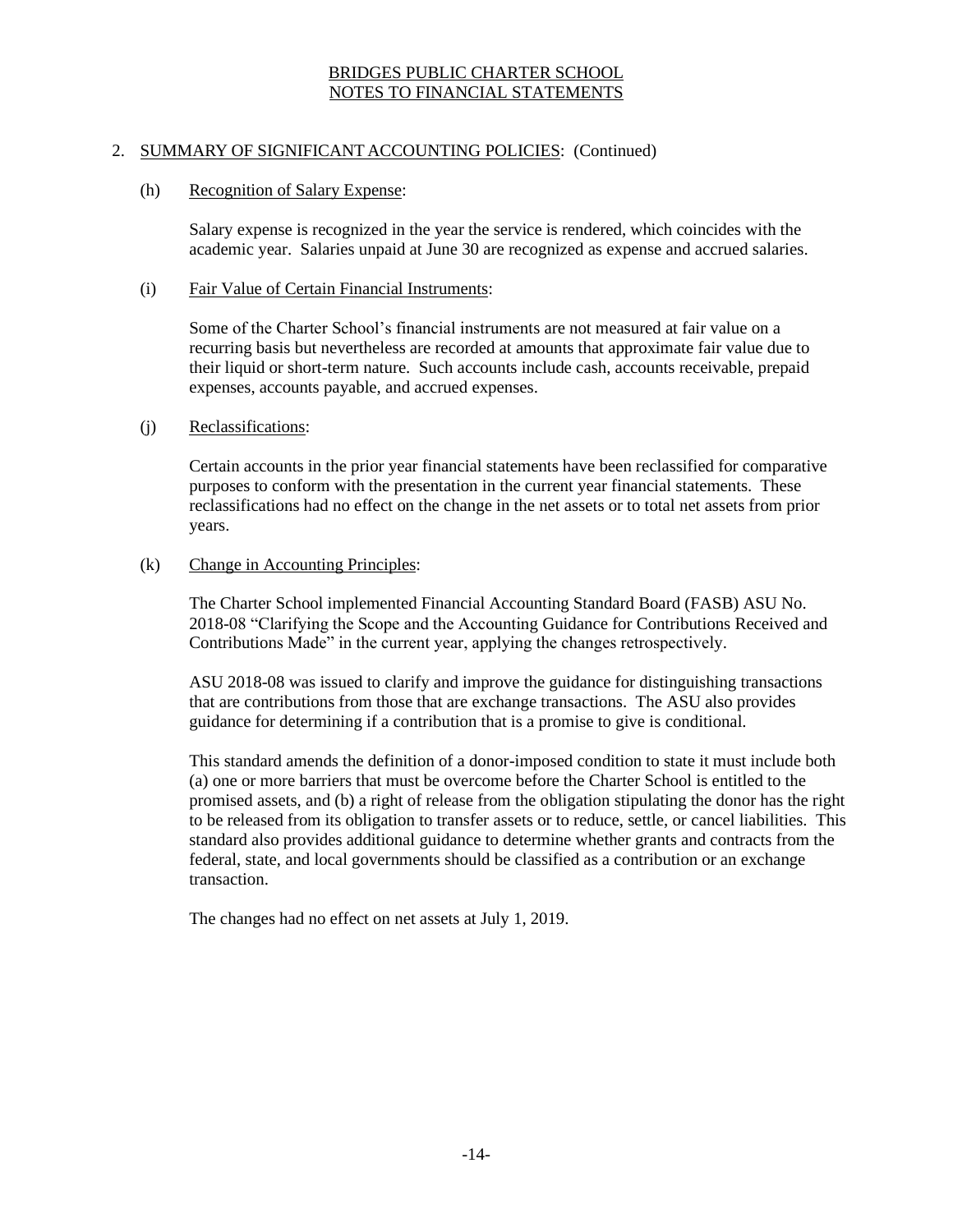# 3. LIQUIDITY AND AVAILABILITY OF FINANCIAL ASSETS:

The following reflects the Charter School's financial assets as of the statement of financial position date, reduced by amounts not available for general use because of contractual or donor-imposed restrictions within one year of the statement of financial position date.

The Charter School has certain donor-restricted net assets that are considered to be available for general expenditures, because the restrictions on the net assets are expected to be met by conducting the normal activities of the programs in the coming year. Accordingly, the related resources have been included in the quantitative information detailing the financial assets available to meet general expenditures within one year.

|                                                                                               | June 30, 2020                         | June 30, 2019                         |
|-----------------------------------------------------------------------------------------------|---------------------------------------|---------------------------------------|
| Financial Assets at Year End:                                                                 |                                       |                                       |
| Cash and Cash Equivalents<br><b>Accounts Receivable</b><br>Promises Receivable                | \$<br>7,574,114<br>401,312<br>231,137 | \$<br>3,905,352<br>340,963<br>272,318 |
| <b>Total Financial Assets</b>                                                                 | 8,206,563<br>S.                       | 4,518,633<br>S.                       |
| Less Amounts Not Available for General<br>Expenditure Within One Year Due to:                 |                                       |                                       |
| Accounts Receivable - Beyond One Year                                                         | 148,922<br>S                          | \$                                    |
| Financial Assets Available to Meet General<br><b>Expenditures Over the Next Twelve Months</b> | 8.057.641                             | 4.518.633                             |

As part of the Charter School's liquidity management, it has a policy to structure its financial assets to be available as general expenditures, liabilities and other obligations come due.

# 4. ACCOUNTING FOR UNCERTAIN TAX POSITIONS:

Accounting principles generally accepted in the United States of America provide consistent guidance for the accounting for uncertainty in income taxes recognized in the Charter School's financial statements and prescribe a threshold of "more likely than not" for recognition of tax positions taken or expected to be taken in a tax return. The Charter School performed an evaluation of uncertain tax positions for the year ended June 30, 2020, and determined that there were no matters that would require recognition in the financial statements or that may have any effect on its tax-exempt status. As of June 30, 2020, the statute of limitations for tax years 2016 through 2018 remains open with the U.S. federal jurisdiction or the various states and local jurisdictions in which the Charter School files tax returns. It is the Charter School's policy to recognize interest and/or penalties related to uncertain tax positions, if any, in income tax expense. As of June 30, 2020, the Charter School had no accruals for interest and/or penalties.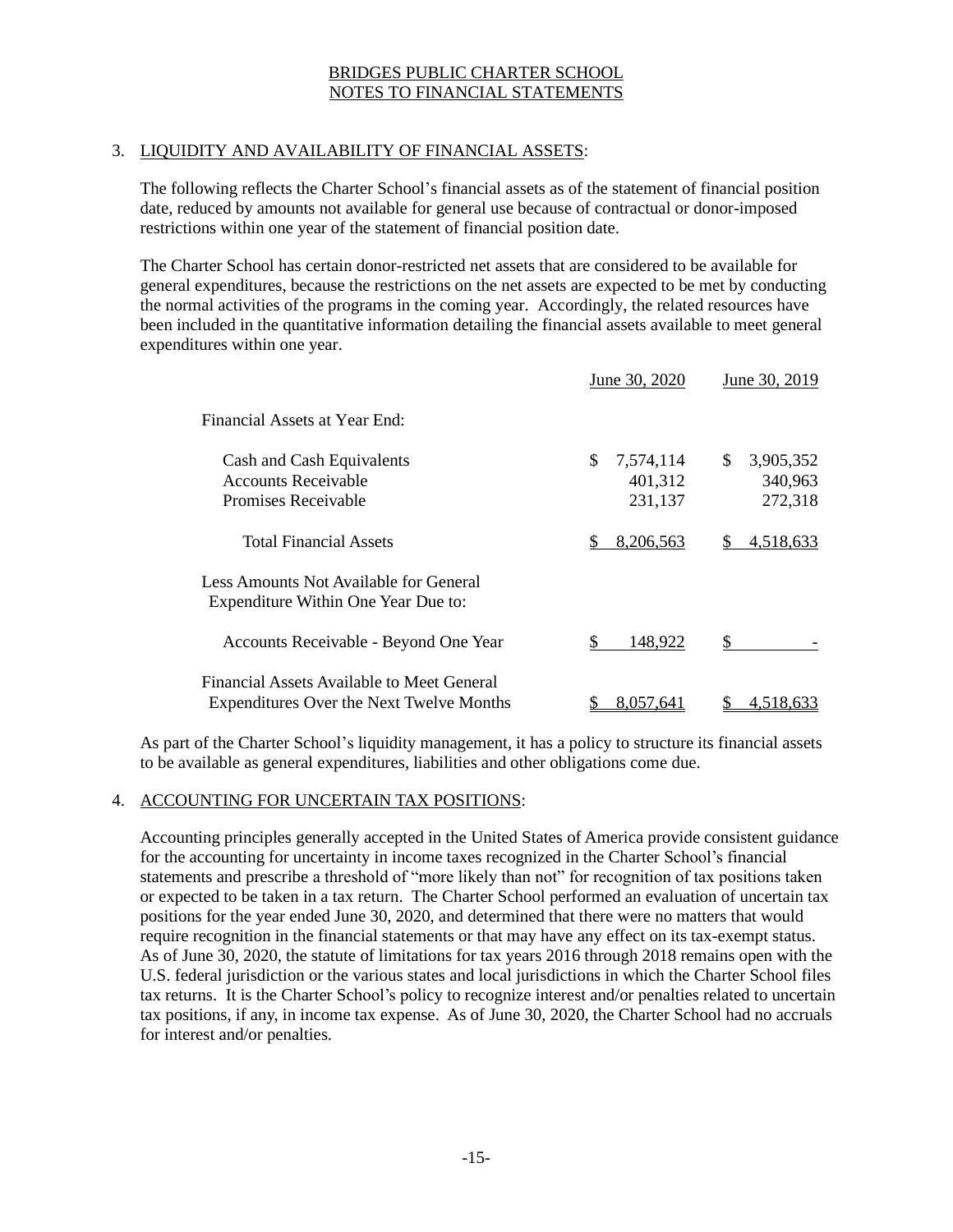# 5. CASH AND CASH EQUIVALENTS:

Cash and cash equivalents at year end consisted of the following:

|                                                                  | June 30, 2020       | June 30, 2019         |
|------------------------------------------------------------------|---------------------|-----------------------|
| Non-Interest Bearing Checking Accounts<br><b>Savings Account</b> | 7.542.020<br>32,094 | \$3,873,278<br>32,074 |
| Total                                                            | 7.574.114           | 3.905.352             |

For purposes of the cash flow statement and financial statement presentation, cash and cash equivalents are short term, highly liquid investments with maturities of three months or less.

The Charter School maintains its operating funds primarily in three financial institutions. These accounts are covered under the Federal Deposit Insurance Corporation (FDIC) Program. Federal Deposit Insurance Corporation insurance coverage is \$250,000 per banking institution. Deposits held in non-interest-bearing transaction accounts are aggregated with interest-bearing deposits and the combined total is insured up to \$250,000.

As of June 30, 2020 and 2019, \$6,826,029 and \$3,161,419, respectively, of the bank balance was deposited in excess of Federal Deposit Insurance Corporation limits. Due to increased cash flows at certain times during the year, the amount of funds at risk may have been greater than at year end. The Charter School was at risk for the funds held in excess of the insured amounts. The Charter School has not experienced any losses related to these accounts and does not believe it is exposed to any significant credit risk on cash and cash equivalents.

# 6. INVESTMENT IN LLC - MAMIE D. LEE, LLC:

Mamie D. Lee, LLC (LLC), was formed on October 1, 2015, by Bridges Public Charter School and Briya Public Charter School for the purpose of leasing property from the District of Columbia and to renovate, remodel, operate, manage, maintain, improve, repair and rent space to the two Member charter schools. Each of the two Member charter schools have equal fifty percent (50%) voting rights in the LLC. Bridges Public Charter School's investment in Mamie D. Lee, LLC, is accounted for on the equity method. The equity method provides that each Member is allocated their proportionate share of the LLC's net profits and losses. For the year ended June 30, 2020, the LLC's net profits, losses and cash flows were allocated based on each Member's share of the investment account balance in the LLC. This investment account balance is calculated by adjusting for capital contributions, distributions, rent usage fees, operating costs and debt service. For the years ended June 30, 2020 and 2019, respectively, Bridges Public Charter School was allocated 21.45% and 18.62% of the LLC's net profits, losses and cash flows. Operating expense is allocated based on square footage occupied by each Member. Debt service was allocated to the Members based on the net debt ratio. Per the agreement between the Charter School and the LLC, Member contributions were required to be paid, all of which were made prior to the year ended June 30, 2016.

The Bridges Public Charter School's investment balance in Mamie D. Lee, LLC, had no value at June 30, 2020 and 2019. The Charter School's proportion of net profits and losses of the LLC for the years ended June 30, 2020 and 2019 was (\$298,502) and (\$262,894), respectively. There were no member distributions or member contributions during the years ended June 30, 2020 and 2019.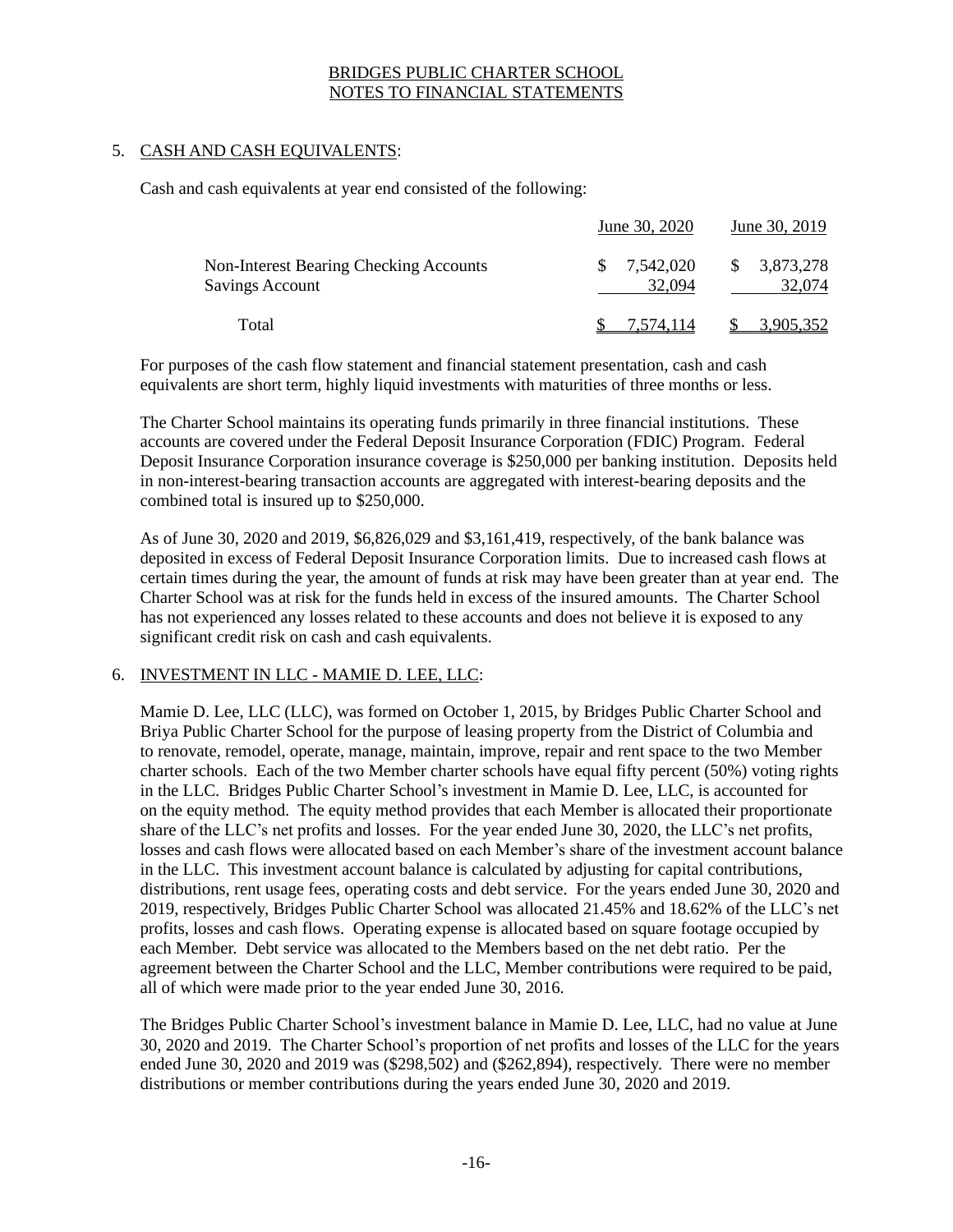# 6. INVESTMENT IN LLC - MAMIE D. LEE, LLC: (Continued)

Assets, liabilities and members' equity of Mamie D. Lee, LLC, as of June 30, 2020 and 2019 were as follows:

|                                         | June 30, 2020               | June 30, 2019              |
|-----------------------------------------|-----------------------------|----------------------------|
| Assets                                  | \$ 31,573,874               | \$32,730,561               |
| <b>Total Assets</b>                     | \$31,573,874                | \$32,730,561               |
| Liabilities<br>Members' Equity          | \$33,136,440<br>(1,562,566) | \$32,901,813<br>(171, 252) |
| <b>Total Liabilities and Net Assets</b> | 31,573,874                  | 32,730,561                 |

The activities of Mamie D. Lee, LLC, as of June 30, 2020 and 2019 were as follows:

|                                 | June 30, 2020            | <u>June 30, 2019</u>                 |
|---------------------------------|--------------------------|--------------------------------------|
| Revenues<br>Expenses            | 2,576,270<br>(3.967.584) | $\frac{$}{2,530,265}$<br>(3,942,238) |
| Total Change in Members' Equity | (1,391,314)              | (1,411,973)                          |

# 7. ACCOUNTS AND PROMISES RECEIVABLE:

#### **Accounts Receivable**

Accounts receivable as presented are current and considered to be fully collectible by management and consisted of the following as of June 30, 2020 and 2019:

|                                                                  | June 30, 2020 | June 30, 2019 |
|------------------------------------------------------------------|---------------|---------------|
| <b>Accounts Receivable</b>                                       |               |               |
| Medicaid                                                         | \$<br>209,059 | \$<br>33,549  |
| Per Pupil Funding                                                | 146,988       | 299,438       |
| Reimbursable Expenses                                            | 45,265        | 6,065         |
| <b>Student Activity Fees</b>                                     |               | 1,911         |
| Total                                                            | 401,312       | 340,963       |
| The above accounts receivable are due to be received as follows: |               |               |
|                                                                  | June 30, 2020 | June 30, 2019 |
| Less Than One Year                                               | \$<br>252,390 | \$<br>340,963 |
| One to Five Years                                                | 148,922       |               |
| Total                                                            | 401.312       | 340.963       |
|                                                                  |               |               |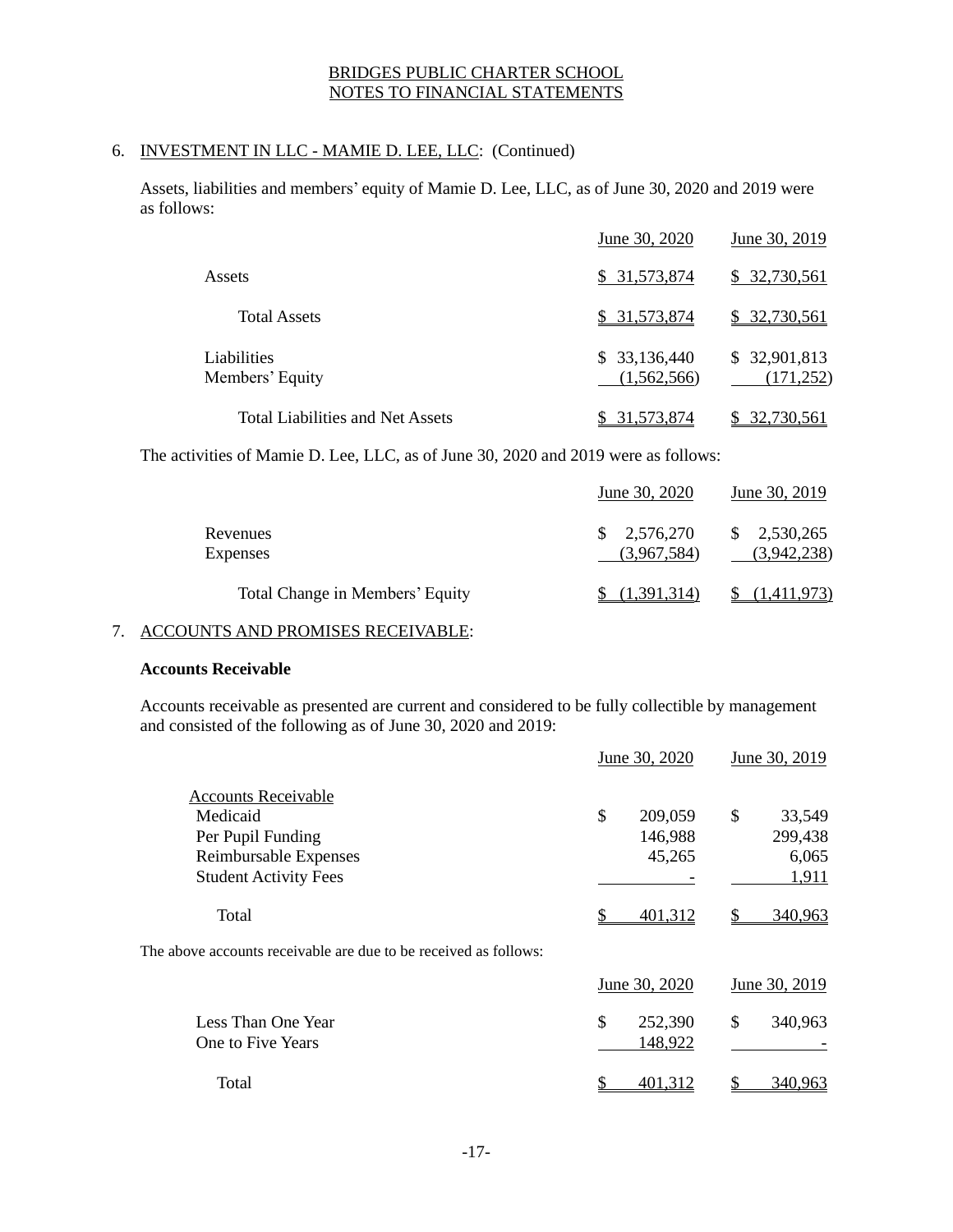# 7. ACCOUNTS AND PROMISES RECEIVABLE: (Continued)

# **Accounts Receivable** (Continued)

The Charter School's accounts receivable consists of unsecured amounts due from funding sources whose ability to pay is subject to changes in general economic conditions. Because the Charter School does not require collateral, it is at credit risk for amounts owed to it throughout the year and at year end.

Accounts receivable are stated at the amount management expects to collect from outstanding balances. Management provides for probable uncollectable amounts through a provision for bad debt expense and an adjustment to a valuation allowance based on its assessment of the current status of individual accounts. Balances that are still outstanding after management has used reasonable collection efforts are written off through a charge to the valuation allowance and a credit to accounts receivable.

Trade receivables related to program service fees (activity fees, meals, etc.) are recognized as revenue on the accrual basis of accounting at the time the program activity has occurred. Credit is extended for a period of 60 days with no interest accrual at which time payment is considered delinquent. Trade receivables are written off as uncollectable once management determines that available collection efforts have been exhausted.

# **Promises Receivable**

Contributions are recognized when a donor makes a promise to give that is, in substance, unconditional. Conditional promises to give are not recognized in the financial statements until the conditions are substantially met or explicitly waived by the donor. Promises to give represent amounts committed by donors that have not been received by the Charter School. The Charter School uses the allowance method to determine uncollectible promises to give. Promises receivable at year end consisted of the following:

|                                              | June 30, 2020 | June 30, 2019 |
|----------------------------------------------|---------------|---------------|
| Promises Receivable                          |               |               |
| DC Special Education Enhancement             | \$<br>129,572 | \$<br>120,283 |
| No Child Left Behind - Entitlement Funds     | 83,919        | 65,295        |
| Special Education, IDEA 611, Grants to Local |               |               |
| <b>Education Agencies</b>                    | 15,749        | 353           |
| School Garden Grant                          | 1,189         | 8,096         |
| <b>Healthy Schools Act</b>                   | 708           | 2,345         |
| National School Lunch and Breakfast Programs |               | 33,570        |
| <b>Substantial Increase ICY Enrollment</b>   |               | 31,745        |
| Flamboyan Foundation                         |               | 6,964         |
| Fresh Fruits and Vegetables Program          |               | 2,900         |
| General                                      |               | 767           |
| Total                                        |               |               |

The above promises are due to be received within the next year.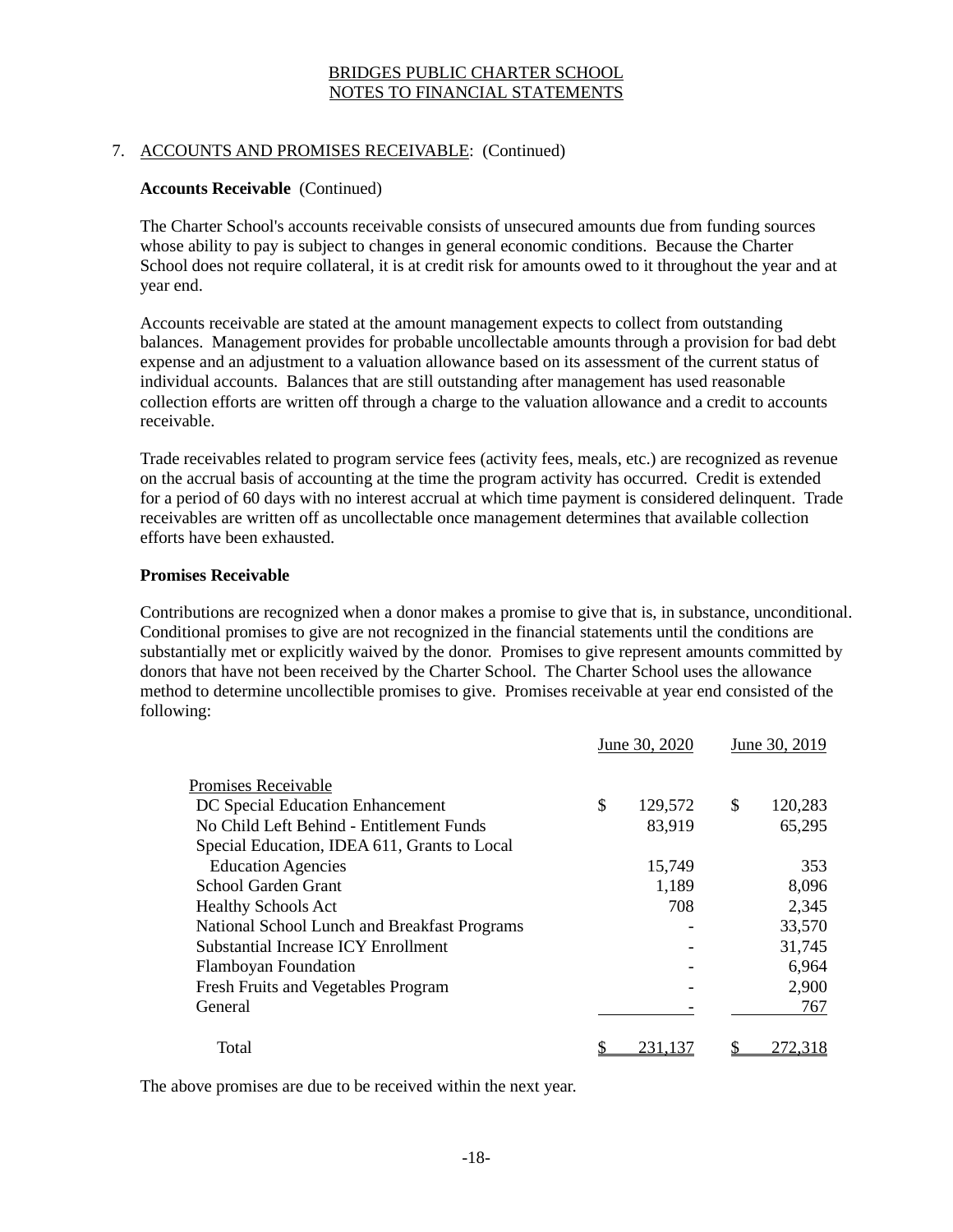# 7. ACCOUNTS AND PROMISES RECEIVABLE: (Continued)

#### **Promises Receivable** (Continued)

The Charter School received the following conditional promises to give that are not recognized as assets in the financial statements:

|                                   |   | June 30, 2020 |
|-----------------------------------|---|---------------|
| CARES Act                         | S | 124,812       |
| DC Special Education Enhancement  |   | 47,119        |
| SOAR                              |   | 20,478        |
| Title IV                          |   | 6.728         |
| <b>Total Conditional Promises</b> |   |               |

# 8. FIXED ASSETS:

Furniture and equipment are recorded at cost, or in the case of contributed property at the fair market value at the date of contribution. If an expenditure in excess of \$1,000 results in an asset having an estimated useful life which extends substantially beyond the year of acquisition, the expenditure is capitalized at cost and depreciated over the estimated useful lives of the assets. When assets are retired, or otherwise disposed of, the cost and related accumulated depreciation is removed from the accounts and any resulting gain or loss is reflected in income for the period. Depreciation has been provided on the straight-line method over the estimated useful lives of the assets. Depreciation expense for the years ended June 30, 2020 and 2019 was \$185,831 and \$185,454, respectively. Maintenance and repairs are charged to expenses as incurred. Major classifications of fixed assets and their estimated useful lives are as summarized below:

## June 30, 2020

|                         | Depreciable<br>Life  |   | Cost      |   | Accumulated<br>Depreciation | Net Book<br>Value |
|-------------------------|----------------------|---|-----------|---|-----------------------------|-------------------|
| Furniture and Equipment | 3-7 Years            | S | 64,160    | S | 28,767                      | \$<br>35,393      |
| Computer Equipment      | 3 Years<br>Remainder |   | 145,269   |   | 106,248                     | 39,021            |
| Leasehold Improvements  | of Lease             |   | 1,398,762 |   | 756.337                     | 642,425           |
| Total                   |                      |   | .608.191  |   | <u>891,352</u>              | 716,839           |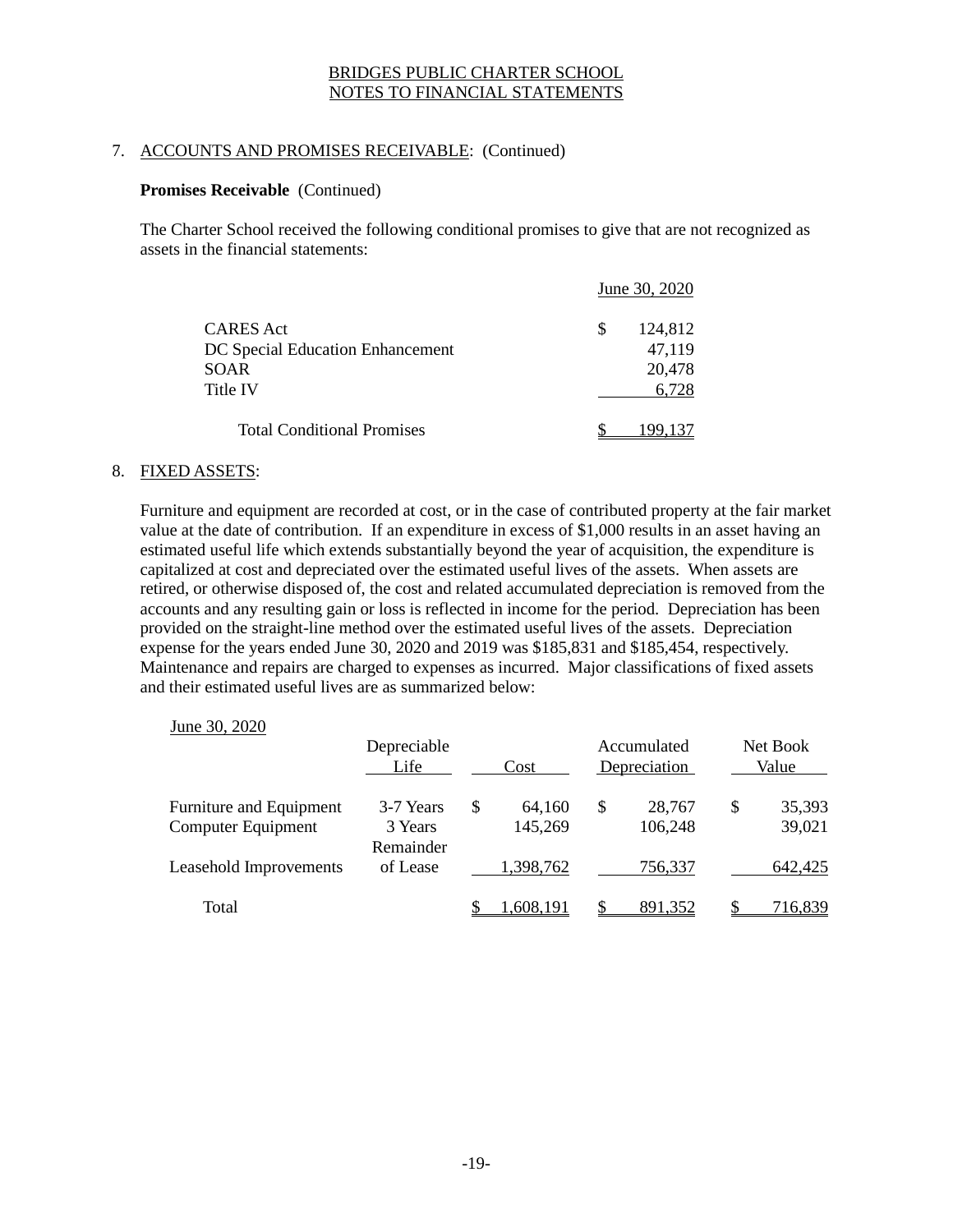# 8. FIXED ASSETS: (Continued)

# June 30, 2019

|                         | Depreciable<br>Life |   | Cost      |   | Accumulated<br>Depreciation | Net Book<br>Value |
|-------------------------|---------------------|---|-----------|---|-----------------------------|-------------------|
| Furniture and Equipment | 3-7 Years           | S | 65,349    | S | 21,649                      | \$<br>43,700      |
| Computer Equipment      | 3 Years             |   | 128,220   |   | 83,581                      | 44,639            |
|                         | Remainder           |   |           |   |                             |                   |
| Leasehold Improvements  | of Lease            |   | 1,398,762 |   | 609.876                     | 788,886           |
| Total                   |                     |   | 1.592.331 |   | 715.106                     | 7.225             |

#### 9. DEFERRED RENT:

Accounting principles generally accepted in the United States of America require that rent expense, pursuant to a non-cancelable lease that includes fixed scheduled rent increases, be recorded on a straight-line basis over the term of the lease. The difference between this expense and the required lease payments is reflected as deferred rent in the accompanying statements of financial position. The Charter School entered into two operating lease agreements, as more fully discussed in Note 14, for the rental of space at the Gallatin Street Building and Taylor Street Building in Washington, DC. As a result of these agreements, a net amount of \$289,280 representing future payments has been recorded as a liability to adjust the actual rent paid to conform to the straight-line basis. The balance of the unamortized deferred rent at June 30, 2020 and 2019 was \$289,280 and \$316,598, respectively. A summary of the net rent obligation and change in deferred rent related to these leases are as follows:

| Year Ending June 30, | Deferred<br>Rent<br>Obligation<br>Rent |              | Rent<br><u>Payment</u> |  |  |
|----------------------|----------------------------------------|--------------|------------------------|--|--|
|                      |                                        |              |                        |  |  |
| 2021                 | \$<br>1,633,766                        | \$<br>37,040 | 1,670,806<br>S         |  |  |
| 2022                 | 1,352,633                              | 12,317       | 1,364,950              |  |  |
| 2023                 | 1,327,075                              | 9,997        | 1,337,072              |  |  |
| 2024                 | 1,327,075                              | 9,997        | 1,337,072              |  |  |
| 2025                 | 1,327,075                              | 9,997        | 1,337,072              |  |  |
| Thereafter           | 27,868,580                             | 209,932      | 28,078,512             |  |  |
| Total                | 34,836,204                             | ¢<br>289,280 | 35,125,484             |  |  |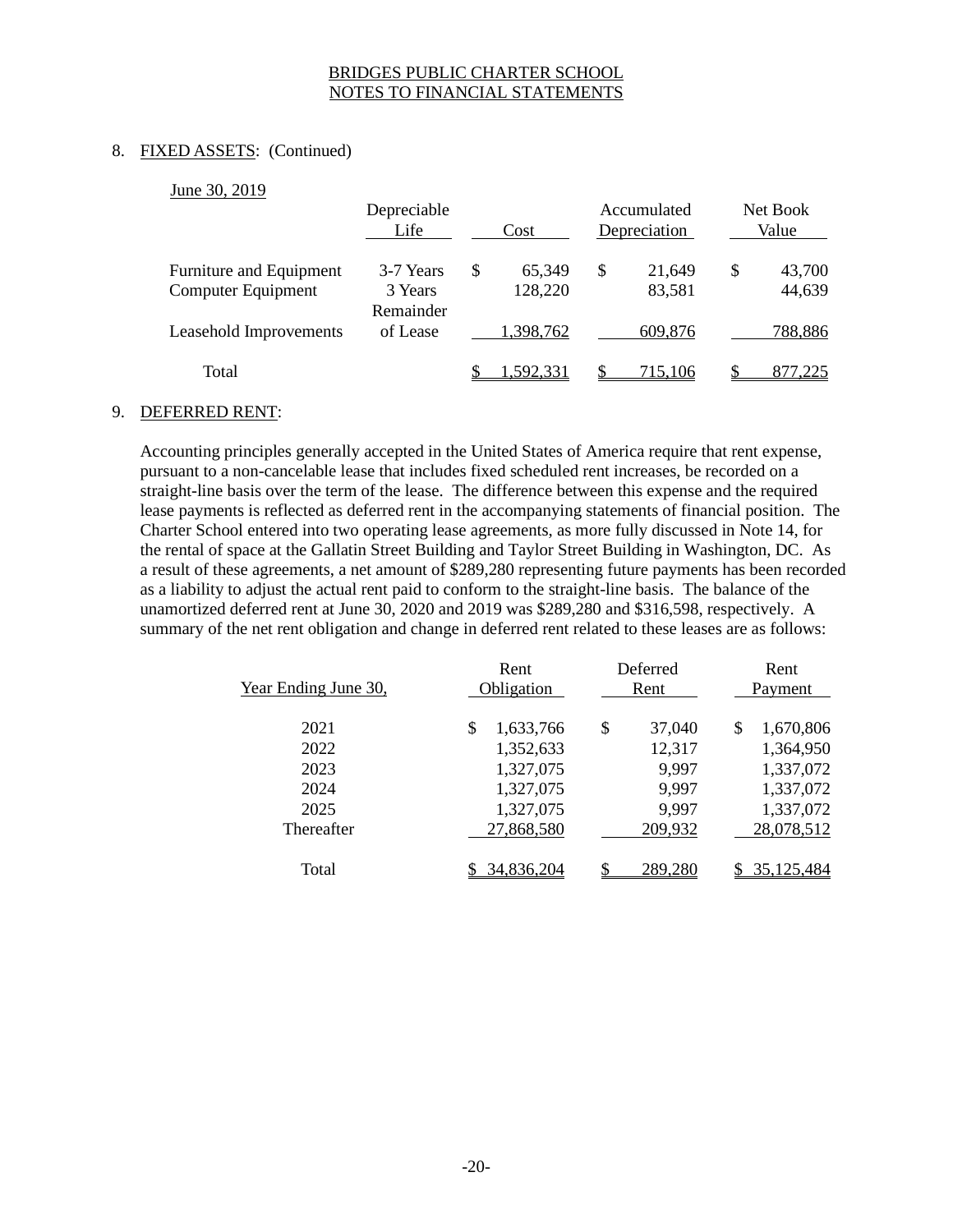## 10. REFUNDABLE ADVANCE - PAYCHECK PROTECTION PROGRAM:

The Paycheck Protection Program was established under the CARES Act on March 27, 2020 and was designed to provide cash-flow assistance to small businesses including certain not-for-profit organizations. This program provides relief as a result of the Coronavirus pandemic with loan funds to pay up to 24 weeks of payroll costs including fringe benefits, rent and utilities commencing on the date of loan origination. The Paycheck Protection Program is a loan program that is guaranteed in its entirety through the Small Business Administration and offers a maturity of two years and an interest rate of one percent (1%). The principal amount of the loan may be partially or fully forgiven if the loan funds are utilized in manner consistent with the allowable use of loan proceeds.

Management of the Charter School anticipates total forgiveness and the funds are being reported in accordance with FASB ASC 958-605. Due to the forgiveness being conditional on incurring the qualified expenses, the funds were accounted for as a refundable advance and will be recognized as contribution revenue as the qualified expenses are incurred. The Charter School applied for and received a total amount of loan proceeds in the amount of \$1,200,466 on April 16, 2020. As of June 30, 2020, no proceeds have been recognized as contribution income since the conditions upon which the loan proceeds provided have not been substantially met. An amount of \$1,200,466 has been recognized as a refundable advance and will be expended subsequent to year end.

## 11. DISTRICT OF COLUMBIA PUBLIC CHARTER SCHOOL BOARD CONTRACT:

The Charter School was approved by the District of Columbia Public Charter School Board to operate a charter school in the District of Columbia. The District of Columbia Public Charter School Board (DCPCSB) is responsible for the ongoing oversight of the Charter School's fiscal management and academic acceptability. The contract, dated June 8, 2005, provided for a 15-year charter effective the date of first operation. The charter contract was renewed on November 18, 2019, for an additional 15 years. This charter contract will expire on or about June 1, 2035, if not renewed. The charter contract may be renewed for successive 15-year periods if the DCPSCB deems that the Charter School is in compliance with its charter contract and District statutory provisions. In addition, in accordance with the Charter School Act, the DCPCSB is required to review the charter every five years, with the next review scheduled for 2024/2025. The DCPCSB may revoke (or not renew) a charter school contract if a school violates applicable law, materially violates the charter contract or fails to meet the student academic achievement expectations set forth in the charter contract. Consequently, management does not anticipate non-renewal or revocation of its charter.

As part of the agreement with the DCPCSB, the Charter School may be charged a public charter school fee, which is not to exceed one percent (.9% for the 19/20 and 18/19 school years) of the total revenues (less philanthropic and investment revenues) within the annual budget to cover the costs of undertaking the ongoing administrative responsibilities of the Board. For the years ended June 30, 2020 and 2019, the Charter School incurred \$126,000 and \$117,286, respectively, in administrative fees.

The charter contract provides that the Charter School may initially educate up to a predetermined number of students. However, this enrollment limit may be raised upon notification to and acceptance by the DCPCSB. The Charter School enrollment ceiling for the year ended June 30, 2020, was not permitted to be greater than 464 students. Audit enrollment for the 2019/2020 year was 408 students. Audit enrollment for the 2018/2019 year was 412 students.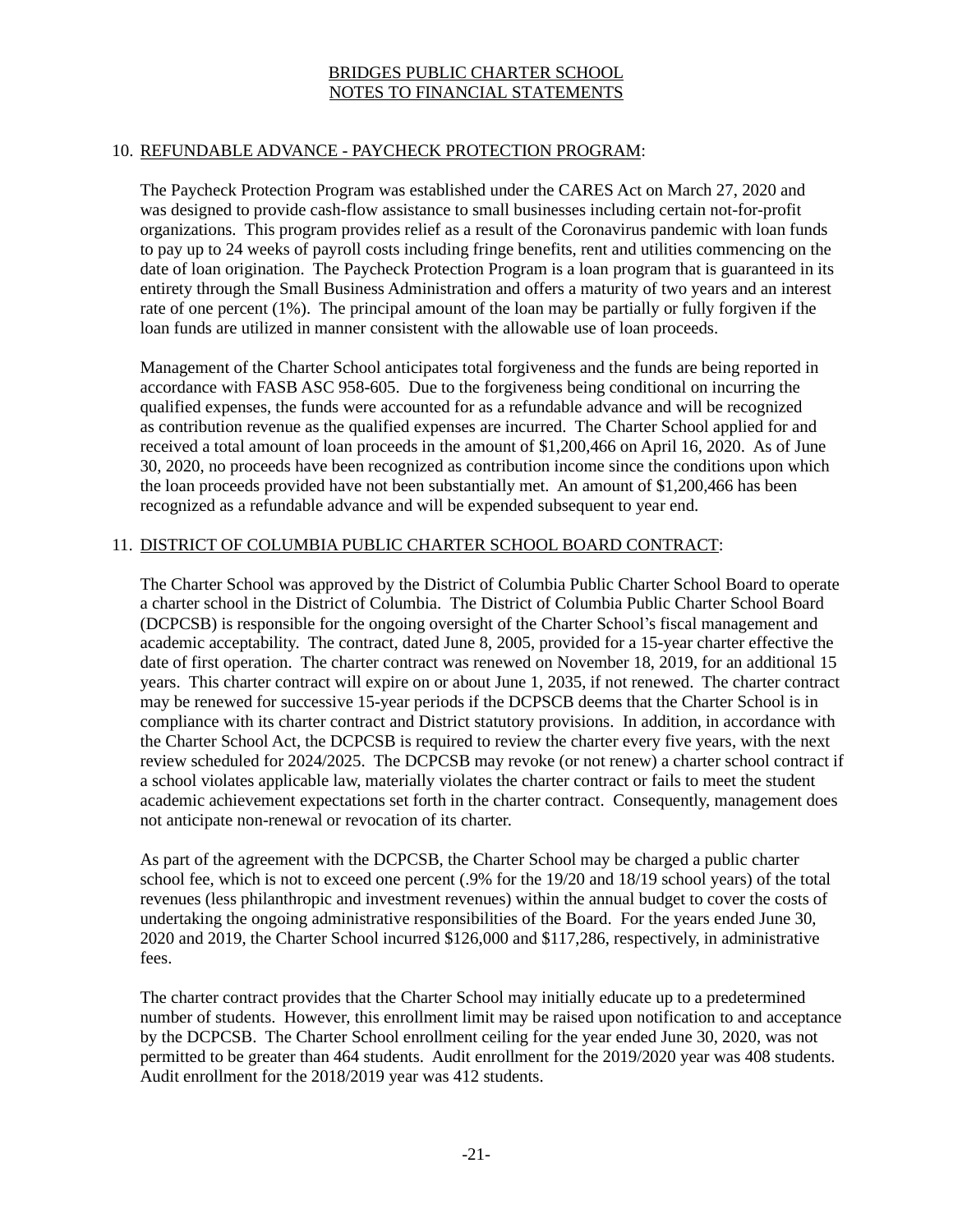## 12. PER-PUPIL FUNDING ALLOCATION:

The Charter School receives local funding from the District of Columbia in the form of per-pupil educational allotments and facility allowances. This funding is based on the equivalent number of full-time students and is determined annually. For the year ended June 30, 2020, the per-student rate ranged from \$10,980 to \$14,713 for the educational allotment and \$3,335 for the facility allowance. For the year ended June 30, 2019, the per-student rate ranged from \$10,658 to \$14,282 for the education allotment and \$3,263 for the facility allowance. Additional allotments were made for Special Education services and English as a Second Language. Per-pupil funding for the years ended June 30, 2020 and 2019 was as follows:

|                              | June 30, 2020  | June 30, 2019    |
|------------------------------|----------------|------------------|
| Pre-K - Grade 5              | S<br>5,054,533 | 4,932,949<br>\$. |
| <b>Special Education</b>     | 4,708,383      | 4,607,759        |
| English as a Second Language | 1,054,518      | 913,923          |
| <b>At-Risk Students</b>      | 412,579        | 350,945          |
| One-Time Payment             | 112,231        |                  |
| <b>Facilities Allowance</b>  | 1,360,680      | 1,344,356        |
| Total                        | 12.702.924     | 12.149.932       |

# 13. CONTRIBUTIONS - FEDERAL AWARDS:

During the years ended June 30, 2020 and 2019, the Charter School participated in multiple federal award programs. Federal revenues recognized during the years ended June 30, 2020 and 2019 were as follows:

|                                                    |   | June 30, 2020 | June 30, 2019 |
|----------------------------------------------------|---|---------------|---------------|
| No Child Left Behind - Entitlement Funds           | S | 222,291       | \$<br>235,912 |
| National School Lunch and Breakfast Programs       |   | 136,173       | 190,384       |
| Individuals with Disabilities Education Act (IDEA) |   | 104,995       | 100,061       |
| Scholarship for Opportunity and Results Act (SOAR) |   | 85,677        | 120,879       |
| Fresh Fruit and Vegetable Program                  |   | 13,011        | 12,742        |
| Donated Commodities                                |   | 11,481        | 11,105        |
| <b>Substantial Increase ICY Enrollment</b>         |   |               | 42,189        |
| Total                                              |   | 573.628       | 713,272       |

Federal formula grants are allocations of money to states or their subdivisions in accordance with distribution formulas prescribed by law or administrative regulation, for activities of a continuing nature not confined to a specific project. The Charter School receives federal formula grants under the provisions of the No Child Left Behind Act (NCLB) of 2001, P.L 107-110. NCLB funds are not intended to replace state or local educational funding. Rather, NCLB funds provide additional support to states, LEAs, and schools for specific purposes. Grants are provided by the U.S. Department of Education and passed through the District of Columbia Office of the State Superintendent of Education.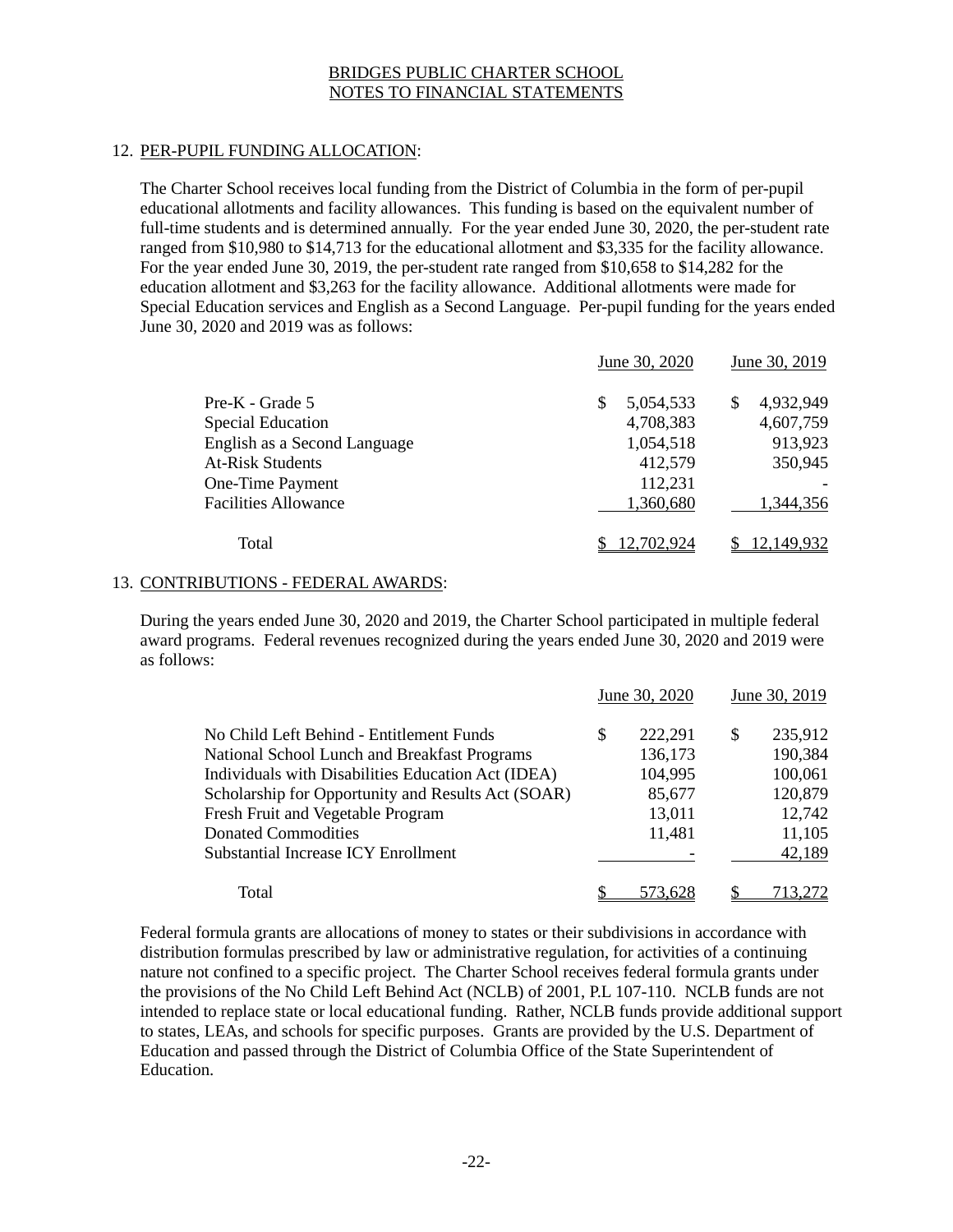# 13. CONTRIBUTIONS - FEDERAL AWARDS: (Continued)

The National School Lunch Program and School Breakfast Program are part of the child nutrition cluster of programs operated by the U.S. Department of Agriculture. The objectives of the child nutrition cluster programs are to: (1) assist states in administering food services that provide healthful, nutritious meals to eligible children in public and non-profit private schools, residential childcare institutions, and summer recreation programs; and (2) encourage the domestic consumption of nutritious agricultural commodities.

#### 14. COMMITMENTS:

#### **Building Lease - 100 Gallatin Street, NE**

On November 25, 2015, the Charter School entered into a thirty (30) year use agreement with Mamie D. Lee, LLC (a related party), to occupy a portion of a new school building located at 100 Gallatin Street, NE, Washington, DC. The lease commenced on July 1, 2016, and is scheduled to expire June 30, 2046. This lease has an option to renew for an additional fourteen (14) year period. The Charter School has provided Mamie D. Lee, LLC, a first priority lien on the Charter School's revenues. The annual usage fee represents an amount equal to the number of students projected by the Charter School multiplied by the per pupil facilities allowance received from the DC Government. This lease is accounted for as an operating lease. Rent expense related to this lease for the years ended June 30, 2020 and 2019 was \$1,417,383 and \$1,386,428, respectively. Future required minimum rental lease payments along with the change in deferred rent over the remaining life of the lease are as follows:

|                      | Rent            | Deferred    | Rent           |  |  |
|----------------------|-----------------|-------------|----------------|--|--|
| Year Ending June 30, | Obligation      | Rent        | Payment        |  |  |
| 2021                 | 1,327,075<br>\$ | \$<br>9,997 | 1,337,072<br>S |  |  |
| 2022                 | 1,327,075       | 9,997       | 1,337,072      |  |  |
| 2023                 | 1,327,075       | 9,997       | 1,337,072      |  |  |
| 2024                 | 1,327,075       | 9,997       | 1,337,072      |  |  |
| 2025                 | 1,327,075       | 9,997       | 1,337,072      |  |  |
| Thereafter           | 27,868,580      | 209,932     | 28,078,512     |  |  |
| Totals               | 34,503,955      | 259.9       | 34,763,872     |  |  |

# **Building Lease - 1230-1246 Taylor Street, NW**

On June 27, 2014, the Charter School entered into a seven (7) year lease agreement with JRK Family Investments, LLC, to accommodate the growth of the Charter School. The lease commenced on August 1, 2014. Under the terms of the lease, the Charter School is required to make monthly payments of \$23,348, which are increased annually by 3% on the anniversary of the commencement date and end July 31, 2021. As a requirement of this lease, a total rental security deposit of \$23,348 is to be made. Total rent expense for each of the years ended June 30, 2020 and 2019 was \$306,691.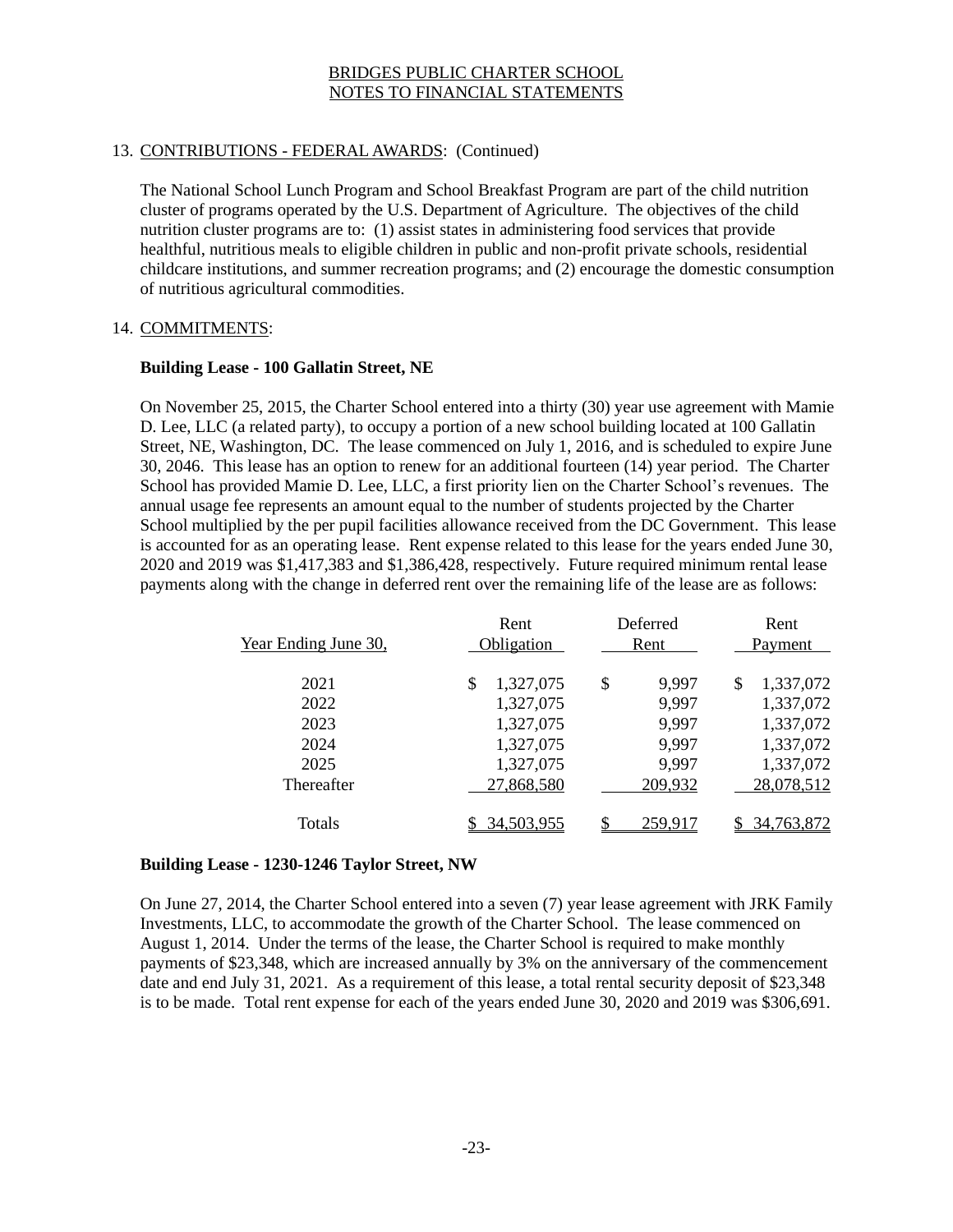# 14. COMMITMENTS: (Continued)

# **Building Lease - 1230-1246 Taylor Street, NW** (Continued)

Future required minimum rental lease payments along with the change in deferred rent over the remaining life of the lease are as follows:

| <u>Year Ending June 30,</u> | Rent<br>Obligation |                   |   | Deferred<br>Rent | Rent<br>Payment   |
|-----------------------------|--------------------|-------------------|---|------------------|-------------------|
| 2021<br>2022                | S                  | 306,691<br>25,558 | S | 27,042<br>2,321  | 333,733<br>27,879 |
| Total                       |                    | 249               |   | <u>29,363</u>    | 361.612           |

# **Building Sub-Lease - 1230-1246 Taylor Street, NW**

On June 8, 2016, the Charter School entered into a five (5) year sub-lease agreement with Breakthrough Montessori Public Charter School for its location at 1230-1246 Taylor Street, NW, Washington, DC. The lease commenced August 1, 2016, and is scheduled to expire July 31, 2021. Breakthrough Montessori Public Charter School is required to pay its proportional share of operating charges and real estate taxes. Under the terms of the sub-lease, the tenant is required to make monthly payments of \$24,770 which is increased annually by 3% on the anniversary of the commencement date. The Charter School received a security deposit related to this lease in the amount of \$24,770. During the year ended June 30, 2020 and 2019, the Charter School received payments of \$324,012 and \$314,575, respectively, for rent. Future required minimum rental lease receipts over the remaining life of the sub-lease are as follows:

| Year Ending June 30, |     | <b>Rent Receipts</b> |  |  |  |
|----------------------|-----|----------------------|--|--|--|
| 2021<br>2022         | \$. | 333,734<br>27,878    |  |  |  |
| Total                |     | 361,612              |  |  |  |

The following schedule shows the composition of rental expense for the years ended June 30, 2020 and 2019:

|                                                                         | June 30, 2020 |                                 | June 30, 2019 |                                  |
|-------------------------------------------------------------------------|---------------|---------------------------------|---------------|----------------------------------|
| Minimum Rentals<br>Month to Month Rentals and Storage<br>Less: Sublease |               | 1,724,074<br>2.086<br>(324.012) | S             | 1,693,119<br>1.876<br>(314, 575) |
| Net Rental Expense                                                      |               |                                 |               | 380.420                          |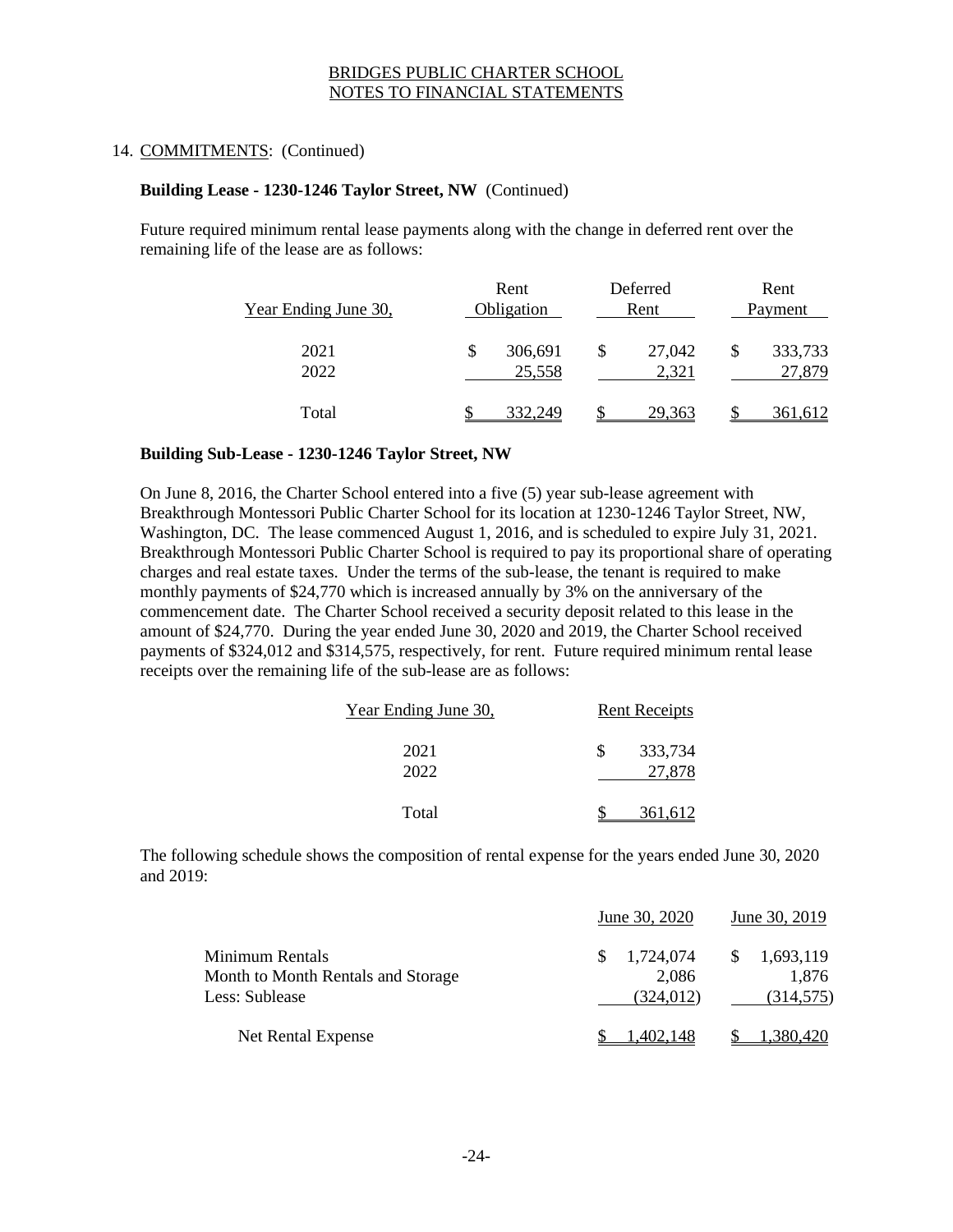# 14. COMMITMENTS: (Continued)

# **Operating Lease - Photocopiers**

The Charter School maintains two operating leases for copier equipment. Lease terms are for 36 months, with monthly lease amounts of \$392 for each lease. Equipment rental expense totaled \$9,175 and \$9,414 for the years ending June 30, 2020 and 2019, respectively. Future minimum payments due under these leases are as follows:

| Year Ended June 30, |             |
|---------------------|-------------|
| 2021                | \$<br>5,090 |
| 2022                | 4,698       |
| 2023                | 783         |
|                     |             |
| Total               |             |

# 15. GUARANTEE OF INDEBTEDNESS:

Bridges Public Charter School is a guarantor on a loan obtained by Mamie D. Lee, LLC, for which Bridges Public Charter School is a member, as more fully explained in Note 6. Mamie D. Lee, LLC, obtained a loan in the amount of \$1,340,000 for the school facility. Bridges Public Charter School is a guarantor of fifty percent (50%) of this principal balance. Briya Public Charter School, the other member of Mamie D. Lee, LLC, is a guarantor for the other fifty percent (50%) of the principal balance. The guarantee on this loan includes interest, fees, late charges and any costs associated with the loan or collection of the loan.

In addition to the guarantee on the loan, there are financial covenants related to this loan that need to be met as follows:

- a) Each guarantor needs to maintain a lease service coverage ratio of not less than 1.2 to 1.0.
- b) The guarantors along with Mamie D. Lee, LLC, need to maintain, on a combined basis, minimum unrestricted net assets of at least \$12,000,000.
- c) The guarantors need to maintain, on a combined basis, unencumbered liquid assets of not less than \$4,000,000.
- d) Each guarantor needs to maintain one or more deposit accounts with City First Bank of DC with a minimum balance of \$500,000.

These covenants are tested annually at the end of each fiscal year ended on June 30.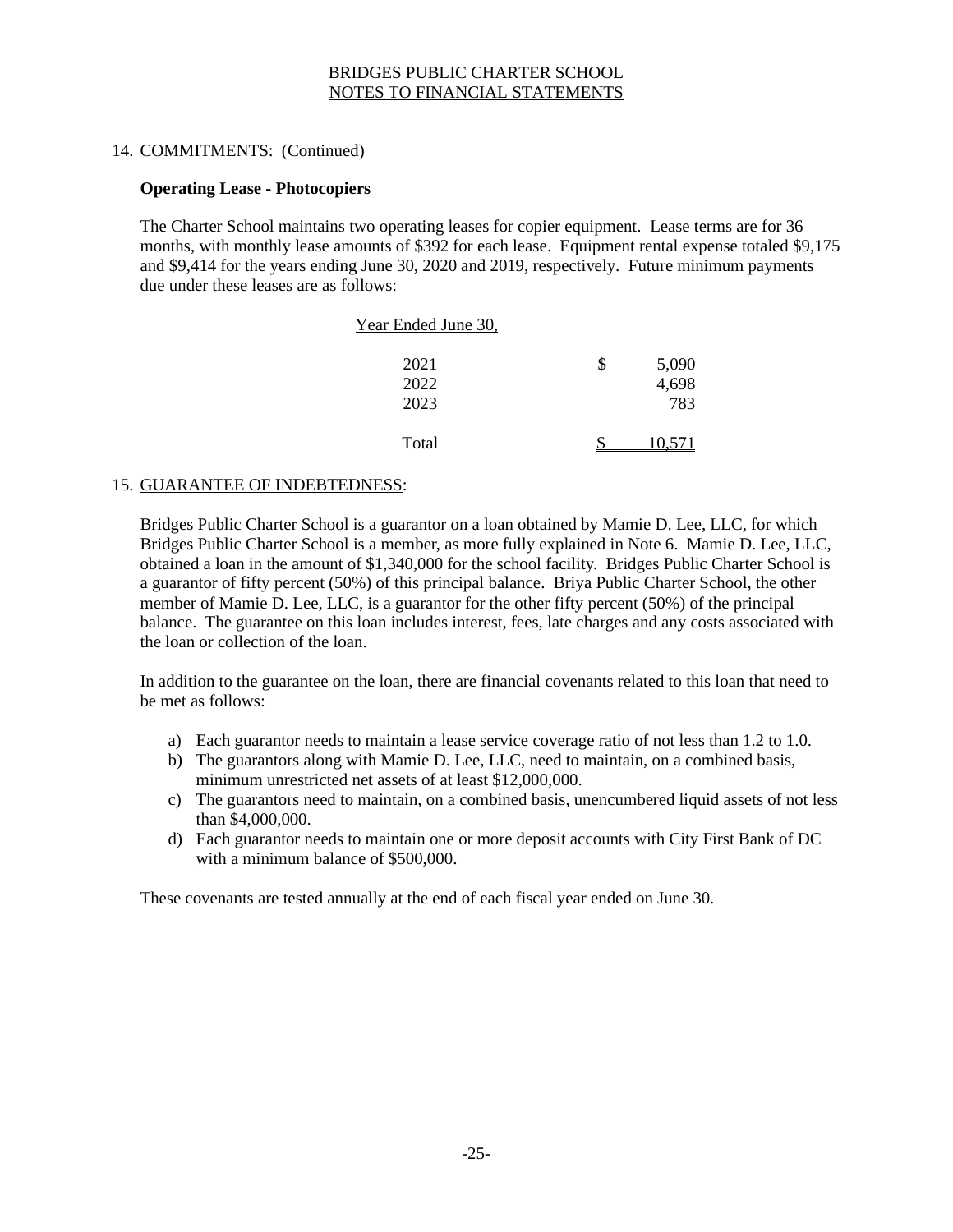#### 16. CONCENTRATIONS:

#### **Revenues**

The Charter School receives public funds from the District of Columbia based on the number of students they enroll according to the Uniform Per Student Funding Formula developed by the Mayor and City Council. This per pupil allocation is supplemented with extra funds for students with special needs. During the years ended June 30, 2020 and 2019, eighty-nine percent (89%) of total support was received from the District of Columbia in the form of per pupil funding.

In addition to the revenue received through the Uniform Per Student Funding, the Charter School receives state and federal grants awarded under the auspices of the U.S. Department of Education (No Child Left Behind and special education), as well as the U.S. Department of Agriculture (Child Nutrition). The Charter School is entitled to receive these funds by virtue of its recognition as a Local Education Agency by the District of Columbia Public Charter School Board (DCPCSB).

The Charter School is limited to enrolling students that are residents of the District of Columbia. As a DC Public Charter School, the Charter School must compete for students against the DC Public School system as well as other DC Public Charter Schools.

# 17. CONTINGENCIES:

#### **Pending Litigation**

The Bridges Public Charter School is a party to a lawsuit for which damages are being sought. The defense of this matter has included the Charter School's insurance company. The insurance carrier is working toward a resolution as part of the defense of the lawsuit. Subsequent to the issuance of these financial statements the parties will enter private binding arbitration with an agreement in place that the award will be no higher than \$750,000 and no lower than \$150,000. No liability has been recorded in the financial statements because in the opinion of management, any award or settlement will be covered by available insurance.

# **Charter School Operations**

The Charter School was granted its charter by the District of Columbia Public Charter School Board, authorized under the District of Columbia School Reform Act of 1995, Public Law 104-134, as amended. The Charter School has no reason to believe that this relationship will be discontinued in the foreseeable future. However, any interruption of this relationship (i.e., the failure to continue this charter authorization or withholding funds) could adversely affect the Charter School's ability to finance ongoing operations.

The Charter School depends on per pupil allocations, grants, and contributions for a significant portion of its revenues. The ability of the sources of revenues to continue giving amounts comparable with prior years may be dependent upon future economic conditions and continued deductibility for income tax purposes of grants and contributions to the Charter School. While the Charter School's Board of Trustees and management believes the Charter School has the resources to continue its programs, its ability to do so, and the extent to which it continues, may be dependent on the above factors.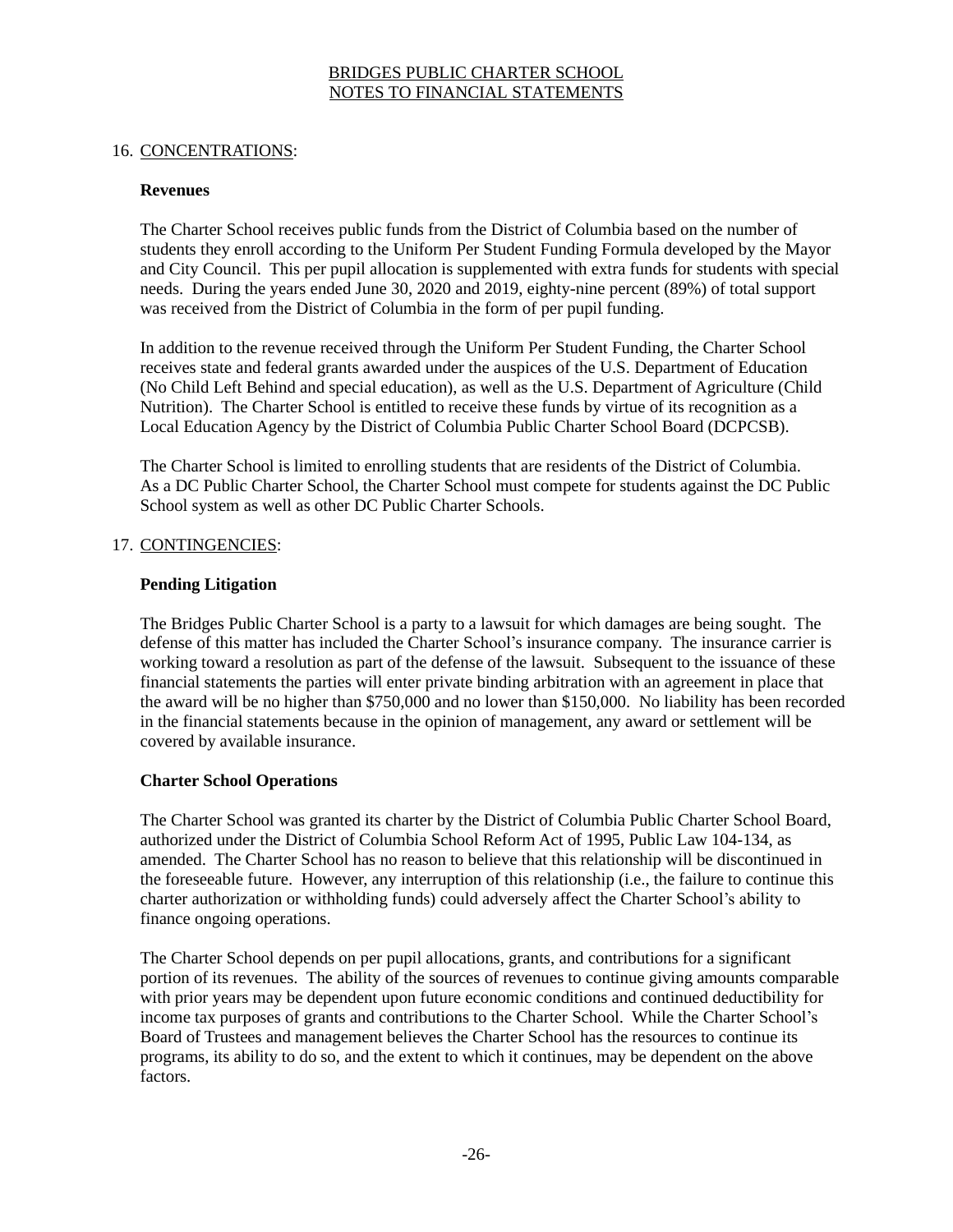# 17. CONTINGENCIES: (Continued)

# **Charter School Operations** (Continued)

Laws and regulations governing charter schools are complex and subject to interpretation. There are also certain requirements of the New Market Tax Credit program that the Charter School must adhere to. The Charter School believes that it is in compliance with all applicable laws and regulations and is not aware of any pending or threatened investigations involving allegations of potential wrongdoing. Therefore, no provision has been recorded in the accompanying financial statements for such contingencies.

The viability of public charter schools and funding for these schools is dependent on the consensus of current and future administrations of the District of Columbia. Any future change in dynamics could adversely affect the operations of public charter schools.

# **Pandemic**

The Charter School has been negatively impacted by the effects of the worldwide coronavirus pandemic. The Charter School is closely monitoring its operations as well as the potential effects on its 2020/2021 academic year and is actively working to minimize the current and future impact of this unprecedented situation. As of the date of issuance of these financial statements, the full impact to the Charter School's financial position is not known.

## 18. SUBSEQUENT EVENTS:

In preparing these financial statements, management has evaluated events and transactions for potential recognition or disclosure through December 1, 2020, the date the financial statements were available to be issued, and has determined that no adjustments are necessary to the amounts reported in the accompanying financial statements.

# 19. RELATED PARTY TRANSACTIONS:

# **Mamie D. Lee, LLC**

Bridges Public Charter School and Briya Public Charter School formed Mamie D. Lee, LLC (the LLC), which was established to lease a school building from the District of Columbia. These two schools, who are both  $501(c)(3)$  organizations, are the only members of the LLC. This school building was renovated by the LLC in order to be subleased to Bridges and Briya Public Charter Schools for a period of thirty years commencing on July 1, 2016, and expiring on June 30, 2046. The Charter School recognized \$1,417,383 and \$1,386,428 of rent expense related to the lease with Mamie D. Lee, LLC, that reflects a \$9,997 and \$59,353 adjustment to conform to the straight-line method for the years ending June 30, 2020 and 2019, respectively.

There were no contributions or distributions during the year ended June 30, 2020 and 2019. As explained in Note 6, there is no investment balance in Mamie D. Lee, LLC, reported as of June 30, 2020 and 2019. The Charter School's proportion of net losses of the LLC for the years ended June 30, 2020 and 2019 was \$298,502 and \$262,894, respectively.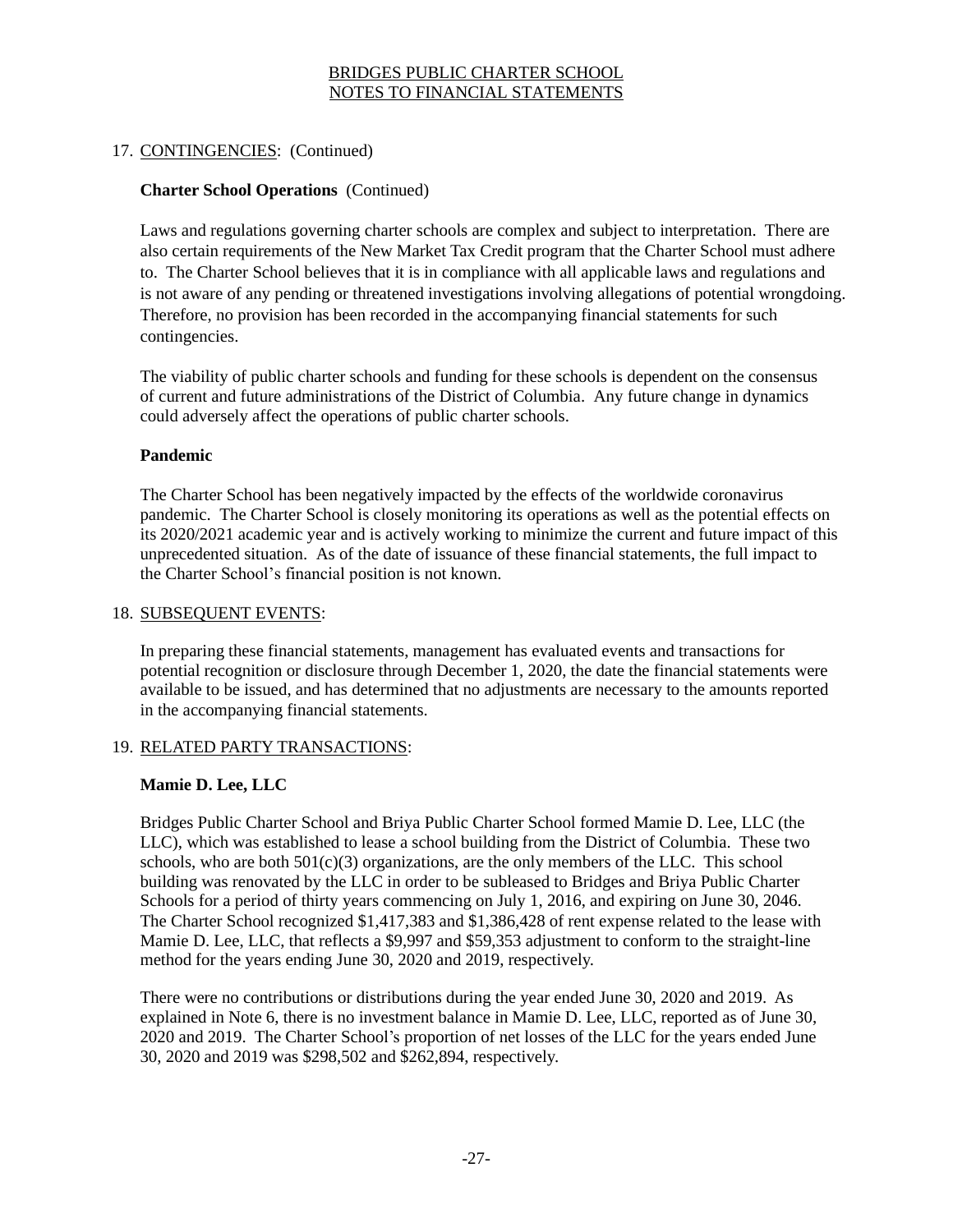# 19. RELATED PARTY TRANSACTIONS: (Continued)

# **Mamie D. Lee, LLC** (Continued)

During the year ended June 30, 2016, the LLC entered into two separate loan agreements, which were paid off during the year ended June 30, 2017. During the year ended June 30, 2017, the LLC entered into an additional five separate loan agreements. Four of these loans are through the New Market Tax Credit program, which encourages investment in real estate projects in low-income communities by allowing investors to receive tax credits in exchange for making qualified investments in Community Development Entities (CDEs). The CDEs then provide loans to benefit the low-income communities to qualified entities. Mamie D. Lee, LLC, obtained these New Market Tax Credit loans on March 22, 2017. There are certain guarantees related to this debt by the Charter School. As of June 30, 2020 and 2019, the outstanding debt balance of the LLC is \$32,186,293 and \$31,934,599, respectively.

As of June 30, 2020, the Charter School does not have an outstanding balance owed to the LLC.

# 20. FUNDRAISING:

During the years ended June 30, 2020 and 2019 expenses incurred for the purpose of fundraising were \$10,734 and \$11,560, respectively.

# 21. ADVERTISING:

Advertising costs are expensed when incurred. Advertising activities were conducted for the purpose of promoting open enrollment to the Charter School and to provide outreach to the community. Direct advertising costs in the amount of \$55,309 and \$60,116 were incurred during the years ended June 30, 2020 and 2019, respectively.

# 22. RETIREMENT PLAN:

# **Teachers Retirement Plan**

As authorized by the Title 38 of the Code of the District of Columbia, teachers of the DC Public School System may participate in a defined benefit plan named the "Teacher's Retirement Plan." The District of Columbia Retirement Board (DCRB) is responsible for paying benefits attributable to teacher service.

An employee may elect to remain in the Teacher's Retirement Plan if that individual leaves employment with the District of Columbia Public School system and becomes an employee of a DC Public Charter School provided the election is made within 60 days of departure. To remain in the plan, the teacher must make the required employee retirement contributions and the Charter School must make the match contributions that the District Government would have made to the plan. Employee contributions of 7% of annual salary are required to be made on a pre-tax basis to the plan.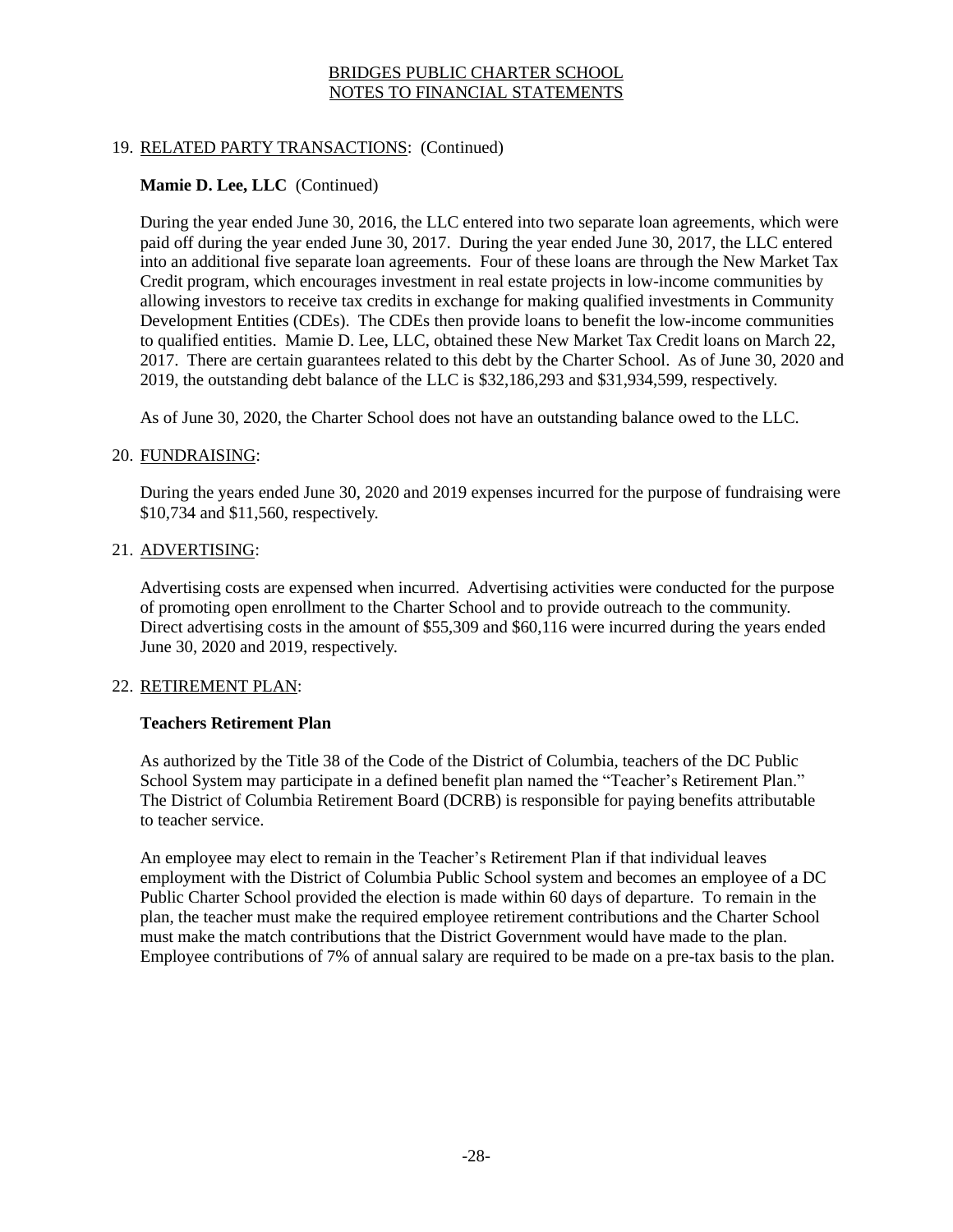# 22. RETIREMENT PLAN: (Continued)

# **401(k) Retirement Plan**

The Charter School provides pension benefits for its employees through a defined contribution 401(k) retirement plan. In a defined contribution plan, benefits depend solely on amounts contributed to the plan plus investment earnings. Provisions of the Plan allow for the employees to contribute up to the statutory limits set by the Internal Revenue Code. The Charter School contributes, on a matching basis, an amount up to 4% of an employee's base annual salary. Employees participating in the retirement plan must be employed by the Charter School for two years before having a vested interest in the contributions made to their retirement plan by the Charter School.

The combined amount of employer contributions for the years ended June 30, 2020 and 2019 was \$53,748 and \$62,696, respectively.

# 23. EMPLOYEE BENEFITS:

The cost of fringe benefits incurred for the years ended June 30, 2020 and 2019 consisted of the following:

|                                       | June 30, 2020 | June 30, 2019 |
|---------------------------------------|---------------|---------------|
| Social Security and Medicare          | \$<br>504,862 | \$<br>528,851 |
| Health, Dental and Vision Insurance   | 373,426       | 387,569       |
| Retirement                            | 53,748        | 62,696        |
| Unemployment                          | 29,443        | 36,106        |
| Universal Paid Leave                  | 42,922        | 14,994        |
| <b>Workers Compensation Insurance</b> | 42,449        | 27,988        |
| Life and Disability                   | 31,568        | 30,232        |
|                                       |               |               |
| Total                                 | 1.078.418     |               |

# 24. CONSOLIDATION:

Management has applied the principles of FASB ASC 958-810, Reporting of Related Entities by Notfor-Profit Organizations, in assessing the need to consolidate the financial statements of the Charter School with those of Mamie D. Lee, LLC. Under FASB ASC 958-810, consolidation should occur if both an economic interest between the organizations and control by a majority of common board members exist. Based on the criteria stipulated in the pronouncement, management has determined that financial statement consolidation is not appropriate for the fiscal years ending June 30, 2020 and 2019. Therefore, the accompanying financial statements reflect only the activity and net assets of the Charter School.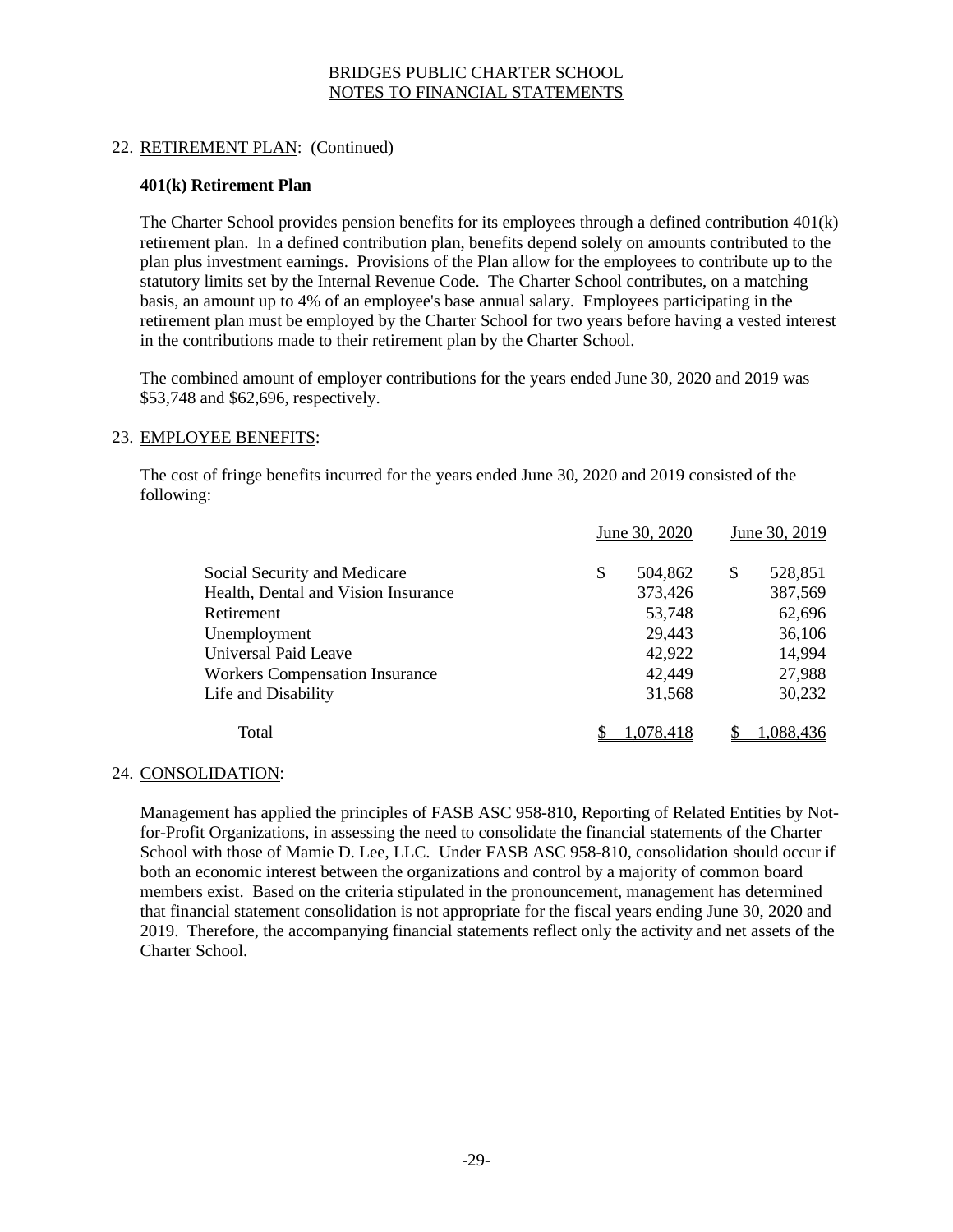# Kendall, Prebola and Jones, LLC

Certified Public Accountants

Board of Trustees Bridges Public Charter School 100 Gallatin Street, NE Washington, DC 20011

# INDEPENDENT AUDITOR'S REPORT ON INTERNAL CONTROL OVER FINANCIAL REPORTING AND ON COMPLIANCE AND OTHER MATTERS BASED ON AN AUDIT OF FINANCIAL STATEMENTS PERFORMED IN ACCORDANCE WITH *GOVERNMENT AUDITING STANDARDS*

We have audited in accordance with auditing standards generally accepted in the United States of America and the standards applicable to financial audits contained in *Government Auditing Standards*, issued by the Comptroller General of the United States, the financial statements of Bridges Public Charter School (a nonprofit organization), which comprise the statement of financial position as of June 30, 2020, and the related statements of activities, functional expenses, and cash flows for the year then ended, and the related notes to the financial statements, and have issued our report thereon dated December 1, 2020.

# *Internal Control Over Financial Reporting*

In planning and performing our audit of the financial statements, we considered Bridges Public Charter School's internal control over financial reporting (internal control) to determine the audit procedures that are appropriate in the circumstances for the purpose of expressing our opinion on the financial statements, but not for the purpose of expressing an opinion on the effectiveness of Bridges Public Charter School's internal control. Accordingly, we do not express an opinion on the effectiveness of the Charter School's internal control.

A *deficiency in internal control* exists when the design or operation of a control does not allow management or employees, in the normal course of performing their assigned functions, to prevent, or detect and correct, misstatements on a timely basis. A *material weakness* is a deficiency, or a combination of deficiencies, in internal control, such that there is a reasonable possibility that a material misstatement of the entity's financial statements will not be prevented, or detected and corrected on a timely basis. A *significant deficiency* is a deficiency, or a combination of deficiencies, in internal control that is less severe than a material weakness, yet important enough to merit attention by those charged with governance.

Our consideration of internal control was for the limited purpose described in the first paragraph of this section and was not designed to identify all deficiencies in internal control that might be material weaknesses or significant deficiencies. Given these limitations, during our audit we did not identify any deficiencies in internal control that we consider to be material weaknesses. However, material weaknesses may exist that have not been identified.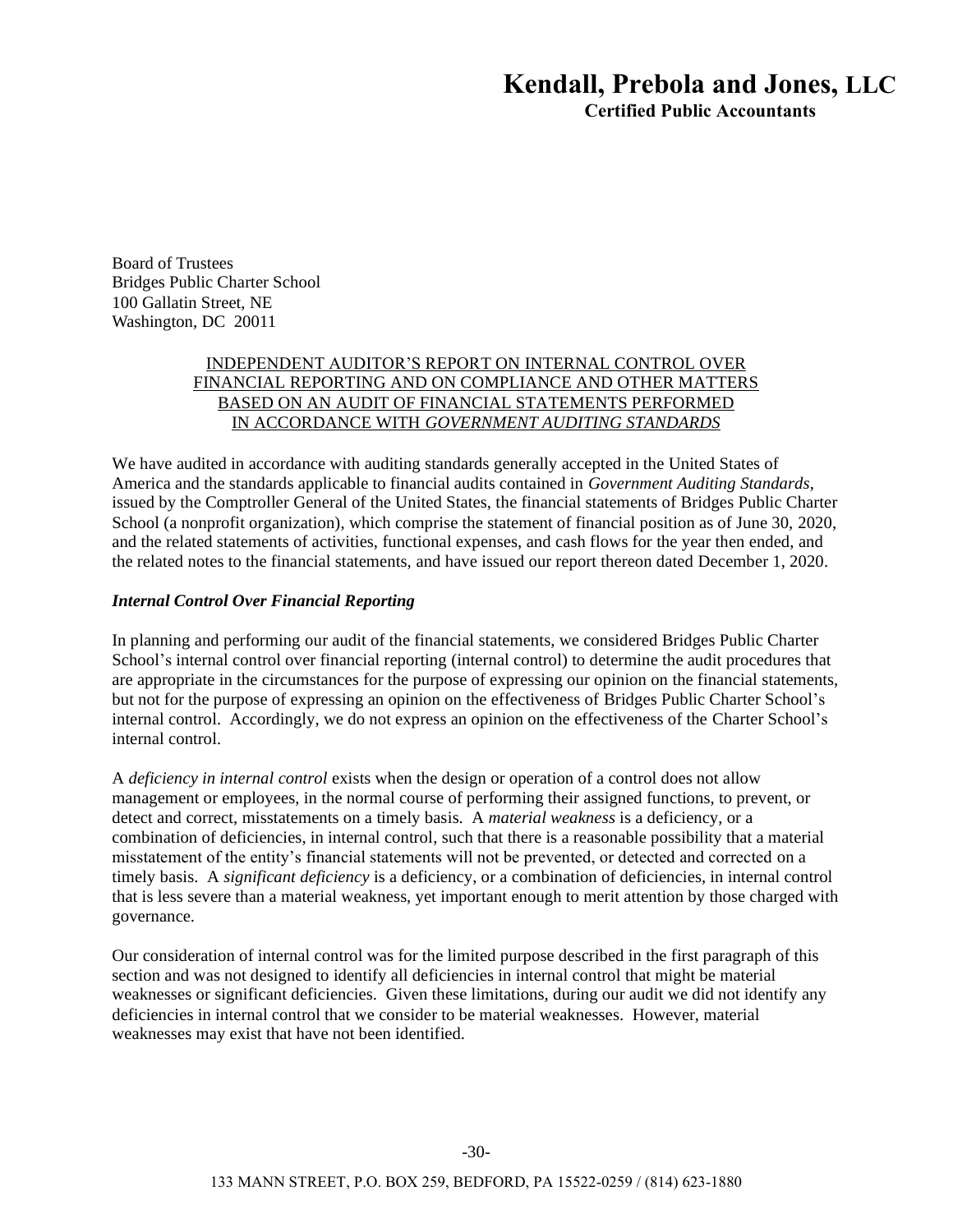# *Compliance and Other Matters*

As part of obtaining reasonable assurance about whether Bridges Public Charter School's financial statements are free from material misstatement, we performed tests of its compliance with certain provisions of laws, regulations, contracts and grant agreements, noncompliance with which could have a direct and material effect on the determination of financial statement amounts. However, providing an opinion on compliance with those provisions was not an objective of our audit and accordingly, we do not express such an opinion. The results of our tests disclosed no instances of noncompliance or other matters that are required to be reported under *Government Auditing Standards*.

# *Purpose of this Report*

The purpose of this report is solely to describe the scope of our testing of internal control and compliance and the results of that testing, and not to provide an opinion on the effectiveness of the Charter School's internal control or on compliance. This report is an integral part of an audit performed in accordance with *Government Auditing Standards* in considering the Charter School's internal control and compliance. Accordingly, this communication is not suitable for any other purpose.

Kendall, Prebola and Jones

Certified Public Accountant

Bedford, Pennsylvania December 1, 2020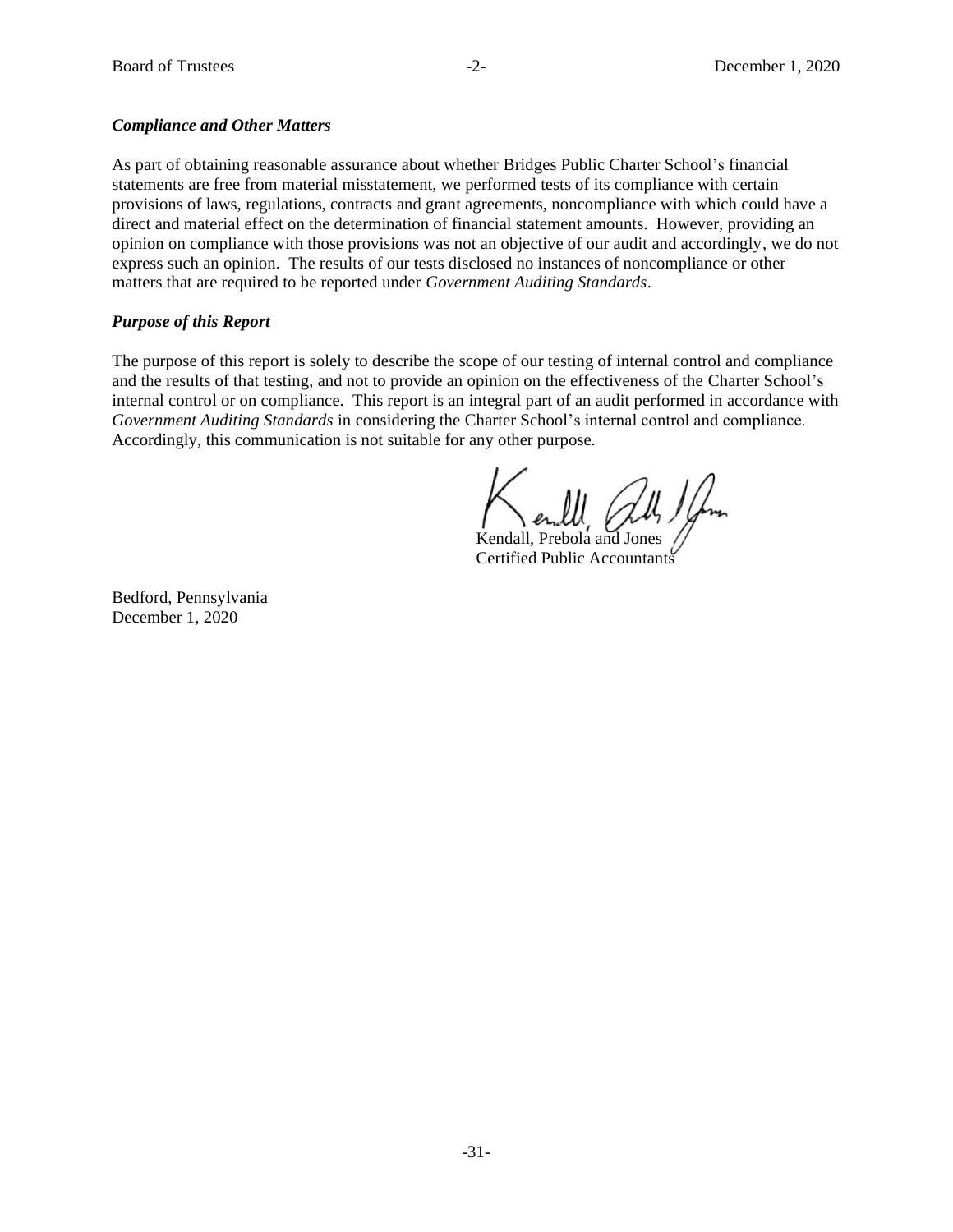# BRIDGES PUBLIC CHARTER SCHOOL SUMMARY SCHEDULE OF PRIOR AUDIT FINDINGS FOR THE YEAR ENDED JUNE 30, 2020

There were no audit findings in the prior year.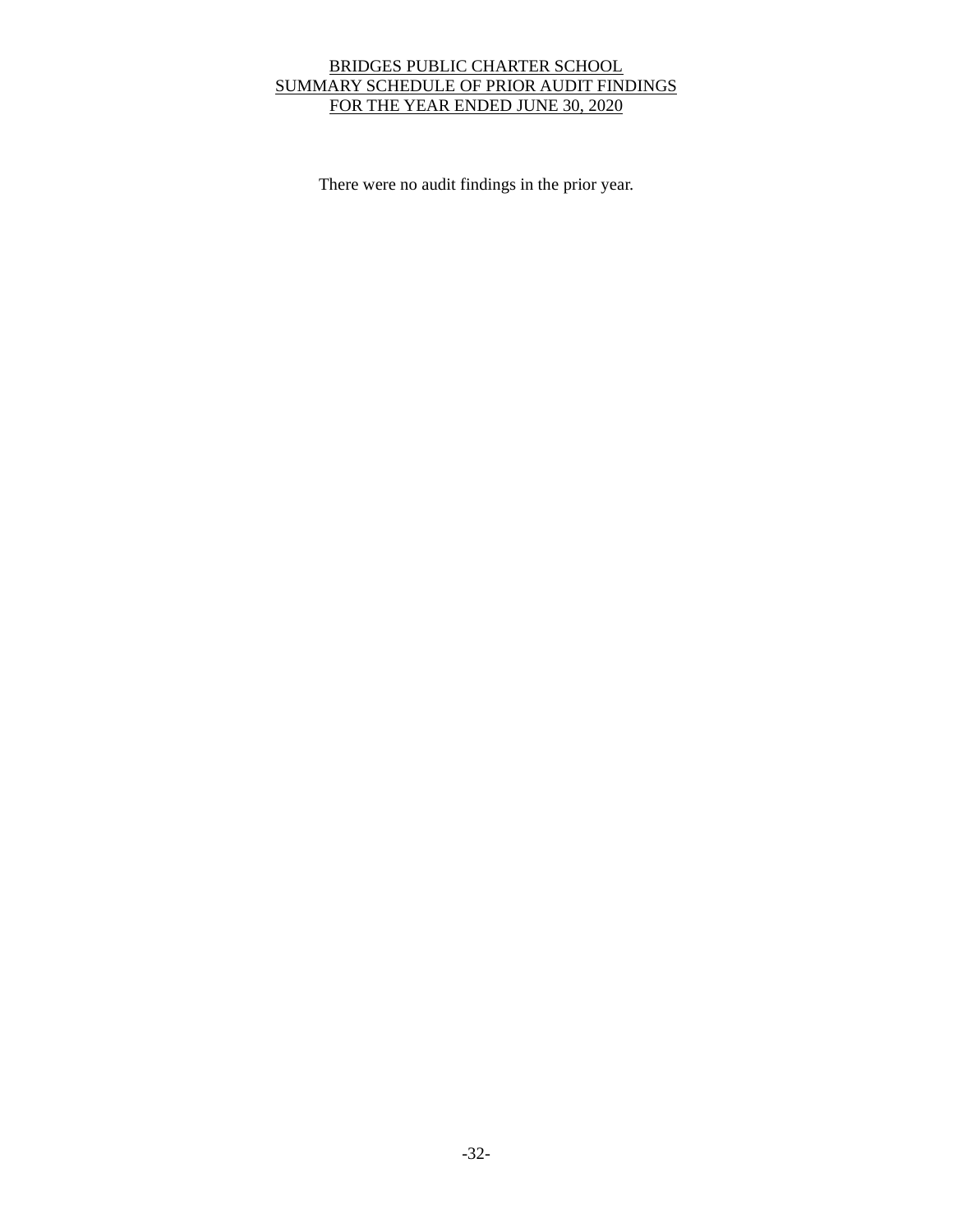## BRIDGES PUBLIC CHARTER SCHOOL SCHEDULE OF FINDINGS FOR THE YEAR ENDED JUNE 30, 2020

#### I. Summary of Audit Results

- a. The auditor's report expresses an unmodified opinion on whether the financial statements of the Bridges Public Charter School were prepared in accordance with generally accepted accounting principles.
- b. No significant deficiencies in internal control relating to the audit of the financial statements have been reported.
- c. No instances of noncompliance material to the financial statements of the Bridges Public Charter School, which would be required to be reported in accordance with *Government Auditing Standards*, were disclosed during the audit.
- II. Findings relating to the financial statements which are required to be reported in accordance with *Government Auditing Standards*

There were no findings in the current year.